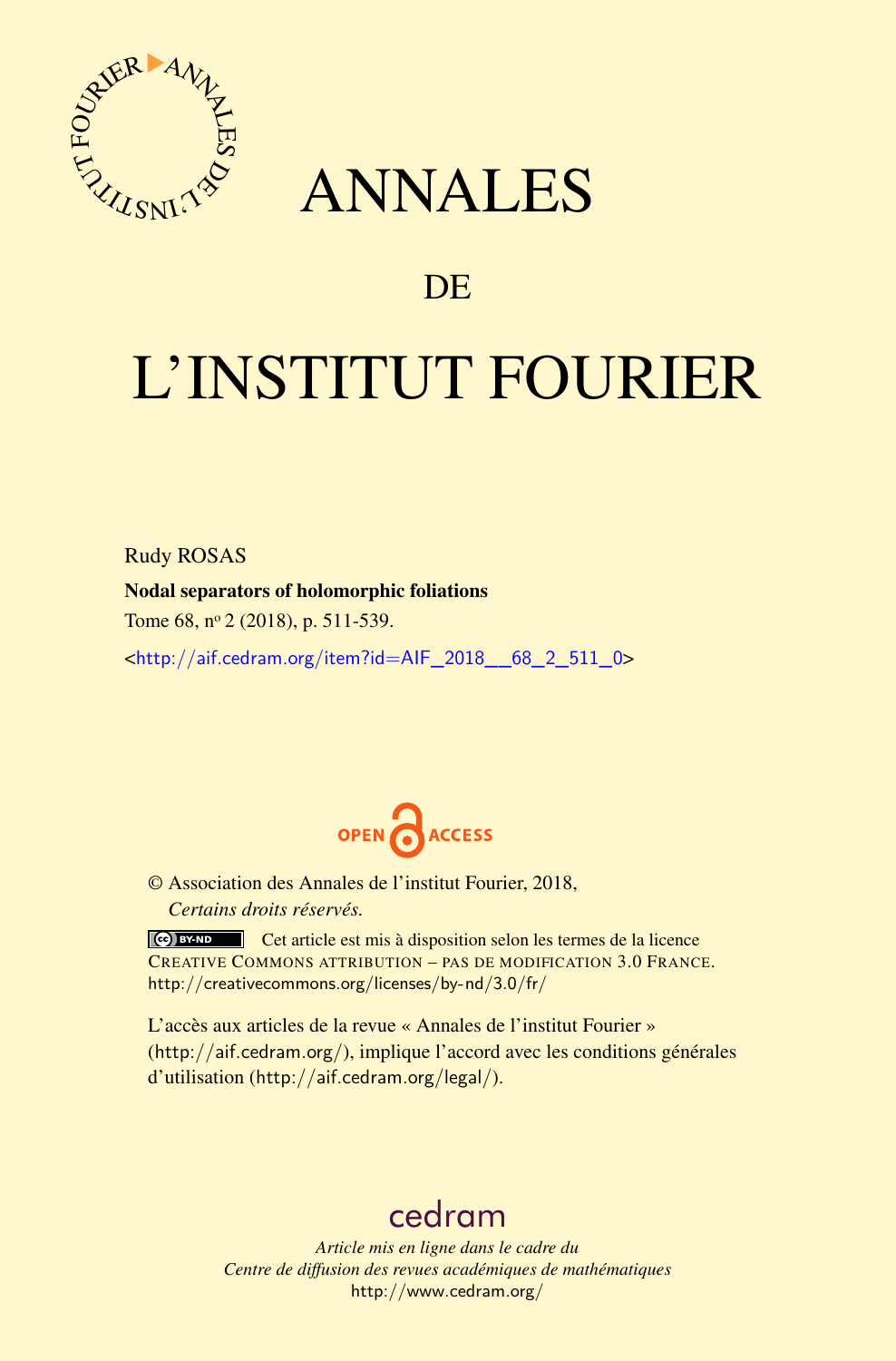#### NODAL SEPARATORS OF HOLOMORPHIC FOLIATIONS

#### **by Rudy ROSAS**

 $ABSTRACT.$  We study a special kind of local invariant sets of singular holomorphic foliations called nodal separators. We define notions of equisingularity and topological equivalence for nodal separators as intrinsic objects and, in analogy with the celebrated theorem of Zariski for analytic curves, we prove the equivalence of these notions. We give some applications in the study of topological equivalences of holomorphic foliations. In particular, we show that the nodal singularities and its eigenvalues in the resolution of a generalized curve are topological invariants.

Résumé. — Nous étudions un type particulier d'ensembles invariants locaux de feuilletages holomorphes singuliers appelés séparateurs nodaux. Nous définissons des notions d'équisingularité et d'équivalence topologique pour les séparateurs nodaux comme des objets intrinsèques et, par analogie avec le célèbre théorème de Zariski pour les courbes analytiques, nous prouvons l'équivalence de ces notions. Nous donnons quelques applications à l'étude des équivalences topologiques de feuilletages holomorphes. En particulier, nous montrons que les singularités nodales et ses valeurs propres dans la résolution d'une courbe généralisée sont des invariants topologiques.

#### **1. Introduction**

We consider a one-dimensional holomorphic foliation  $\mathcal F$  on a complex smooth surface *V*, with an isolated singularity at  $p \in V$ . In local coordinates  $(\mathbb{C}^2, 0) \simeq (V, p)$  the foliation is generated by a holomorphic vector field Z with an isolated singularity at  $0 \in \mathbb{C}^2$ . The singularity at  $p \in V$  is called reduced if the linear part of *Z* has eigenvalues  $\lambda_1, \lambda_2 \in \mathbb{C}$  with  $\lambda_1 \neq 0$ and such that  $\lambda = \frac{\lambda_2}{\lambda_1}$  is not a rational positive number. This last number will be called the eigenvalue of the singularity  $p \in V$ . The singularity *p* is hyperbolic if  $\lambda \in \mathbb{C} \backslash \mathbb{R}$ , it is a saddle if  $\lambda < 0$ , it is a node if  $\lambda \in (0, \infty) \backslash \mathbb{Q}$ ,

Keywords: Holomorphic foliation, topological equivalence, equisingularity.

<sup>2010</sup> Mathematics Subject Classification: 37F75, 34M35, 32S15.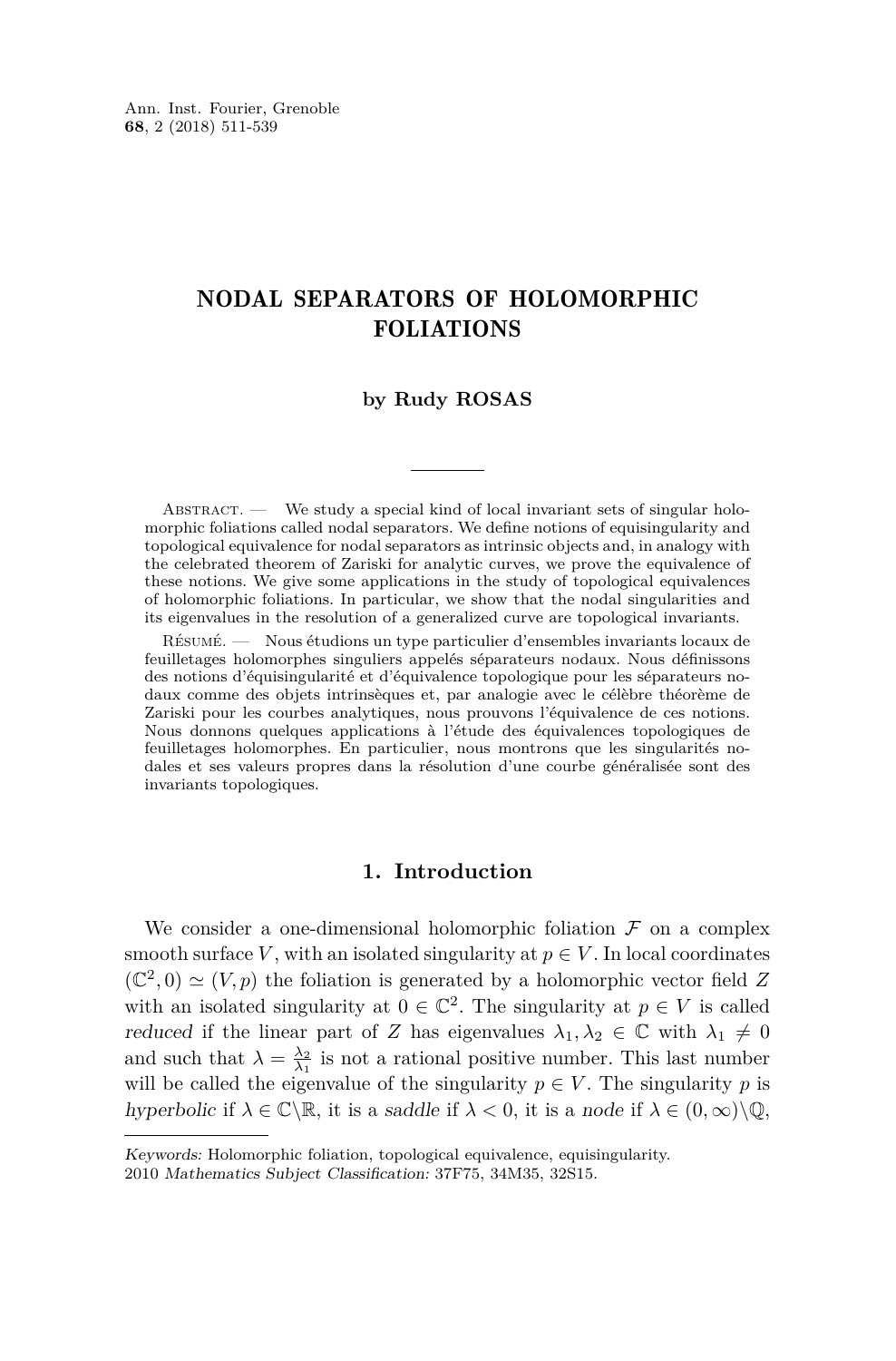and it is a saddle-node if  $\lambda = 0$ . When the singularity of  $\mathcal F$  at  $p \in V$  is a node we have a particular kind of local invariant sets: In this case there are suitable local coordinates such that the foliation near  $p \in V$  is given by the holomorphic vector field  $x\frac{\partial}{\partial x} + \lambda y\frac{\partial}{\partial y}$  and we have the multi-valued first integral  $yx^{-\lambda}$ . Then the closure of any leaf other than the separatrices is a set of type  $|y| = c|x|^{\lambda}$   $(c > 0)$  which is called a nodal separator [\[3\]](#page-28-0). More precisely, we say that a set *S* is a nodal separator for a node, if in linearizing coordinates as above we have  $S = \{(x, y) : |y| = c|x|^{\lambda}\} \cap B$ ,  $c > 0$ , where *B* is an open ball centered at the singularity. Clearly *S* is invariant by the foliation restricted to *B*. In general, if the singularity at  $p \in V$  is not necessarily reduced, we say that a set  $S \subset V$  is a nodal separator at  $p$  if there is a neighborhood  $U$  of  $p$  in  $V$  such that the strict transform of  $S \cap U$  in the resolution of F is a nodal separator for some node in the resolution. The nodal separators and the separatrices are the minimal dynamical blocks at a singularity, as the following theorem asserts [\[2\]](#page-28-1).

<span id="page-2-1"></span>THEOREM 1.1. — Let  $\mathcal F$  be a germ of holomorphic foliation with an isolated singularity at  $0 \in \mathbb{C}^2$ . Let  $\mathcal I$  be a closed connected invariant set such that  $\{0\} \subset \mathcal{I}$ . Then  $\mathcal I$  contains either a separatrix or a nodal separator at  $0 \in \mathbb{C}^2$ . In particular, if *L* is a local leaf of *F* such that  $0 \in \overline{L}$ , then  $\overline{L}$ contains either a separatrix or a nodal separator at  $0 \in \mathbb{C}^2$ .

In this paper, we study some properties of nodal separators at  $(\mathbb{C}^2,0)$  as intrinsic objects, that is, not necessarily linked to a holomorphic foliation at  $(\mathbb{C}^2, 0)$ . The nodal separators have a good behavior under complex blow ups: these object has well defined iterated tangents and so, in an infinitesimal viewpoint, they look like curves, although the information given by the sequence of infinitely near points in the case of nodal separators is essentially infinite. However, in analogy with the case of curves, in Section [2](#page-4-0) we establish the concept of equisingularity for nodal separators. On the other hand, also in Section [2](#page-4-0) we give a notion of topological equivalence for nodal separators: roughly speaking, we say that two nodal separators  $S$  and  $S'$  at  $(\mathbb{C}^2,0)$  are topologically equivalent if there is a local homeomorphism of the ambient space taking  $S$  to  $S'$  and preserving the "Levi foliations" defined on  $S$  and  $S'$ . The following theorem, which is one of the main results of this work, is analogous to a well known theorem for curves due to Zariski [\[5\]](#page-28-2).

<span id="page-2-0"></span>THEOREM  $1.2.$  — Two nodal separators are equisingular if and only if they are topologically equivalent.

ANNALES DE L'INSTITUT FOURIER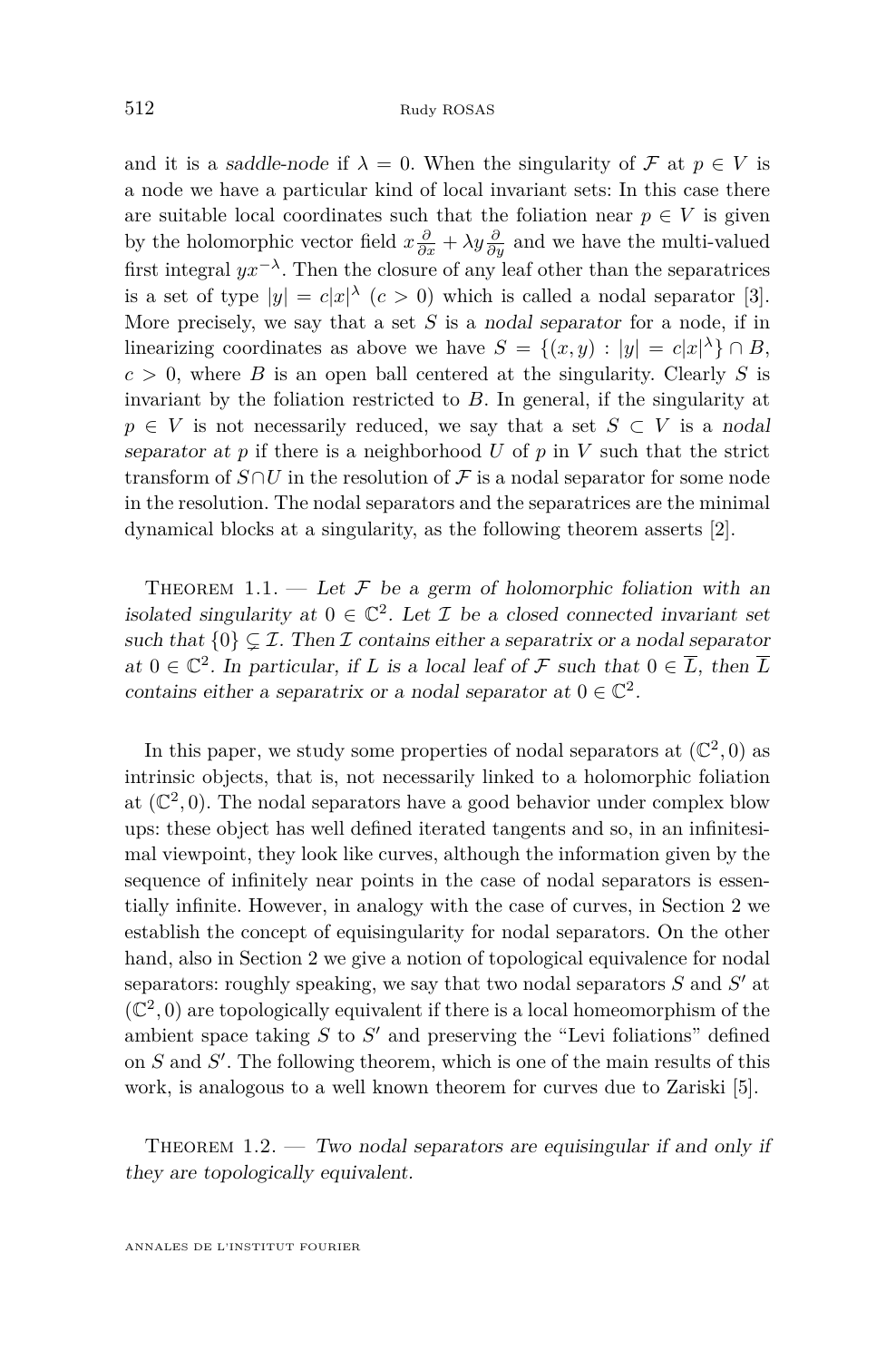The proof of this theorem is organized as follows. In Section [3](#page-7-0) we prove the first part of Theorem [1.2:](#page-2-0) equisingularity implies topological equivalence. In Section [4](#page-8-0) we reduce the second part of Theorem [1.2](#page-2-0) to Proposition [4.1.](#page-8-1) We begin the proof of Proposition [4.1](#page-8-1) in Section [5](#page-9-0) with the construction of a "nice" topological equivalence (Proposition [5.2\)](#page-10-0). Finally, we end the proof of Proposition [4.1](#page-8-1) in Section [6.](#page-19-0)

In the context of holomorphic foliations at  $(\mathbb{C}^2, 0)$ , in Section [8](#page-23-0) we prove the following theorem.

<span id="page-3-0"></span>THEOREM 1.3. — Let F and  $\widetilde{F}$  be holomorphic foliations with isolated singularities at  $0 \in \mathbb{C}^2$ . Let  $\mathfrak{h} : \mathfrak{U} \to \widetilde{\mathfrak{U}}$ ,  $\mathfrak{h}(0) = 0$  be a topological equivalence between F and  $\widetilde{\mathcal{F}}$ . Then there is a bijection  $\mathfrak{h}_*$  between the set  $\mathfrak N$  of nodes in the resolution of  $\mathcal F$  with the set  $\mathfrak N$  of nodes in the resolution of  $\mathcal F$  such that: the nodal separators issuing from a node  $\mathfrak{n} \in \mathfrak{N}$  are mapped to the nodal separators issuing from the node  $\mathfrak{h}_*(\mathfrak{n}) \in \mathfrak{N}$ . In particular, the number of nodes in the resolution of a foliation is a topological invariant.

Observe that this theorem does not need any hypothesis on the foliations. In particular, the foliations could have saddle-nodes in its resolutions, so Theorem [1.3](#page-3-0) is really new outside the class of generalized curves [\[1\]](#page-28-3). In the case of Generic General Type foliations, Theorem [1.3](#page-3-0) is a consequence of the work of Marín and Mattei [\[3\]](#page-28-0) (Generic General Type foliations are generalized curves with an additional generic dynamical property which guarantees that the conjugation  $\mathfrak h$  is transversely holomorphic). In fact, in [\[3\]](#page-28-0) the authors prove much more: if F is of Generic General Type and  $\widetilde{\mathcal{F}}$ is any foliation topologically equivalent to  $\mathcal{F}$ , then there exists a topological equivalence between  $\mathcal F$  and  $\widetilde{\mathcal F}$  extending to the exceptional divisor after the resolutions of  $\mathcal F$  and  $\widetilde{\mathcal F}$ . On the other hand, if  $\mathcal F$  is a generalized curve not necessarily of Generic General Type, in [\[4\]](#page-28-4) is proved that always exists a topological equivalence between  $\mathcal F$  and  $\widetilde{\mathcal F}$  extending after resolution to a neighborhood of each linearizable or resonant singularity which is not a corner. In particular, this topological equivalence extends to each nodal singularity which is not a corner. The goal of the last theorem of this paper, proved in Section [8,](#page-23-0) is to construct a topological equivalence extending also to the nodal singularities in the corners of the resolution:

<span id="page-3-1"></span>THEOREM 1.4. — Let  $\mathcal F$  and  $\widetilde{\mathcal F}$  be topological equivalent holomorphic foliations at  $(\mathbb{C}^2, 0)$ . Suppose that F is a generalized curve. Then there exists a topological equivalence between  $\mathcal F$  and  $\widetilde{\mathcal F}$  which, after resolution, extends as a homeomorphism to a neighborhood of each linearizable or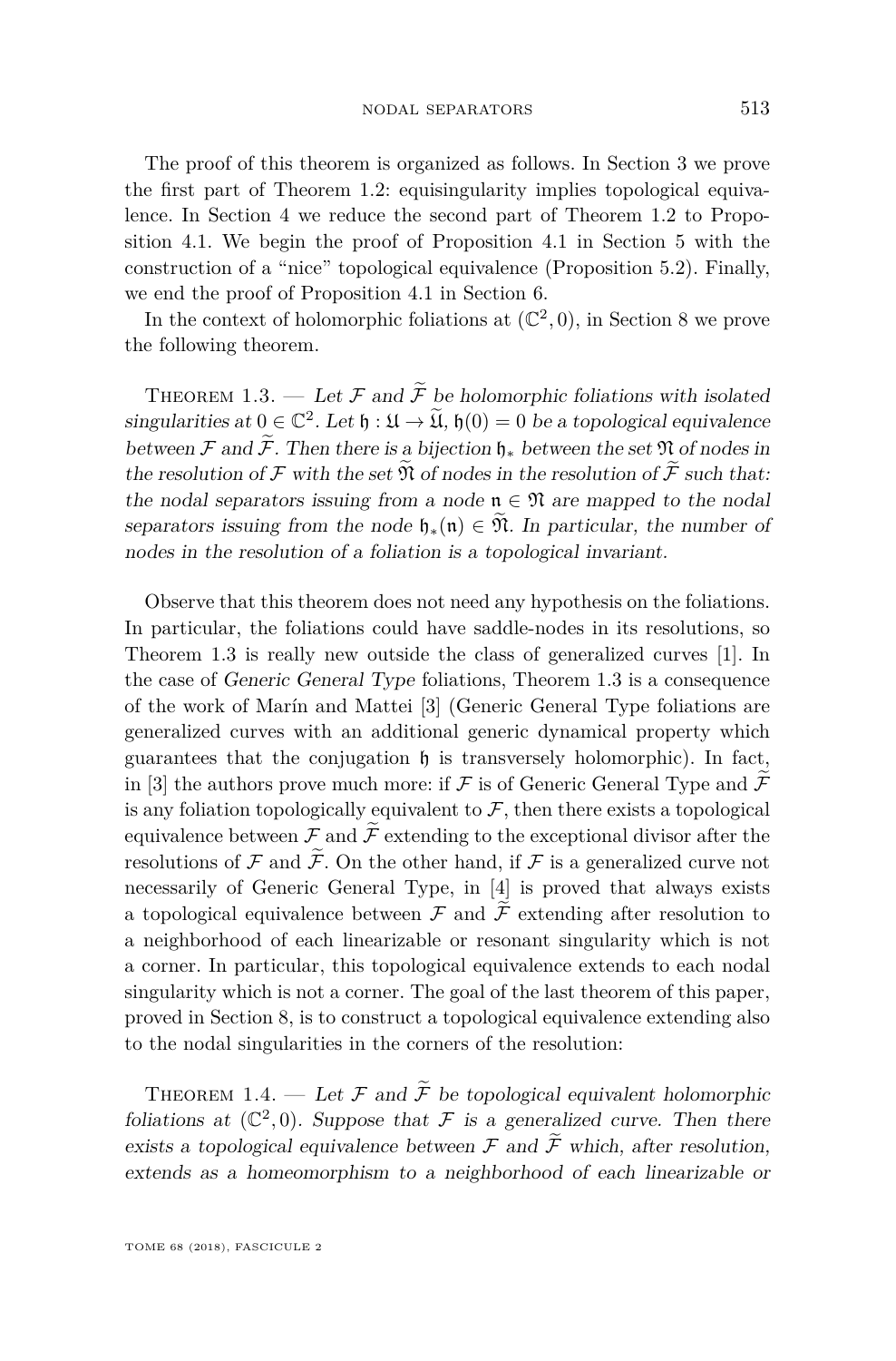resonant non-corner singularity and each nodal corner singularity. In particular, the eigenvalue of each nodal singularity in the resolution of  $\mathcal F$  is a topological invariant.

A key step in the proof of this theorem is to establish a correspondence, after resolution, between the singularities of  $\mathcal F$  and  $\widetilde{\mathcal F}$ . When a singularity p in the resolution of  $\mathcal F$  is not a corner, we can use the separatrix issuing from  $p$  to define the corresponding singularity  $\tilde{p}$  in the resolution of  $\widetilde{\mathcal{F}}$ . Moreover, By Zariski's Theorem [\[5\]](#page-28-2), the singularities p and  $\widetilde{p}$  are in "isomorphic positions" in their corresponding exceptional divisors. If the singularity  $p$  is a corner, we have no separatrix issuing from  $p$  and this is the main difficulty when we deal with corner singularities (recall that  $\mathcal F$ is not necessarily of Generic General Type, so the techniques of [\[3\]](#page-28-0) does not work). However, if the corner singularity *p* is a node, we can overcome this difficulty by using a nodal separator issuing from *p* and Theorem [1.3](#page-3-0) to define the singularity  $\tilde{p}$  corresponding to  $p$  in the resolution of  $\tilde{\mathcal{F}}$ . More-over, Theorem [1.2](#page-2-0) guarantees that  $p$  and  $\tilde{p}$  are in "isomorphic positions" in their corresponding exceptional divisors. From this point the construction of a topological equivalence extending to *p* follows some ideas already used in [\[4\]](#page-28-4).

#### **2. Nodal separators**

<span id="page-4-0"></span>Let *V* be a complex surface and let  $p \in V$  be a regular point.

DEFINITION 2.1. — A set  $S \subset V$  will be called a nodal separator at  $p \in V$  *if there exist* 

- (1) a complex surface *M*;
- (2) a map  $\pi : M \to V$ , which is a finite composition of blow ups at points equal or infinitely near to  $p \in V$ ; and
- (3) a germ of nodal foliation  $\mathcal F$  at some point  $q \in \pi^{-1}(p)$

such that the strict transform of *S* by  $\pi$  is a nodal separator of  $\mathcal F$  at  $q \in M$ . By simplicity, we will denote the strict transform of *S* by  $\pi$  also by *S*, so we can say that *S* is a nodal separator of  $\mathcal F$  at  $q \in M$ .

<span id="page-4-1"></span>Remark  $2.2$ . In the definition above, by performing additional blow ups at  $q$  if necessary, we can assume the following additional properties:

- (1) the point  $q$  is the intersection of two irreducible components  $E_1$  and  $E_2$  of the exceptional divisor  $\pi^{-1}(p)$ ;
- (2)  $E_1$  and  $E_2$  are the separatrices of the nodal foliation  $\mathcal F$  at  $q \in M$ .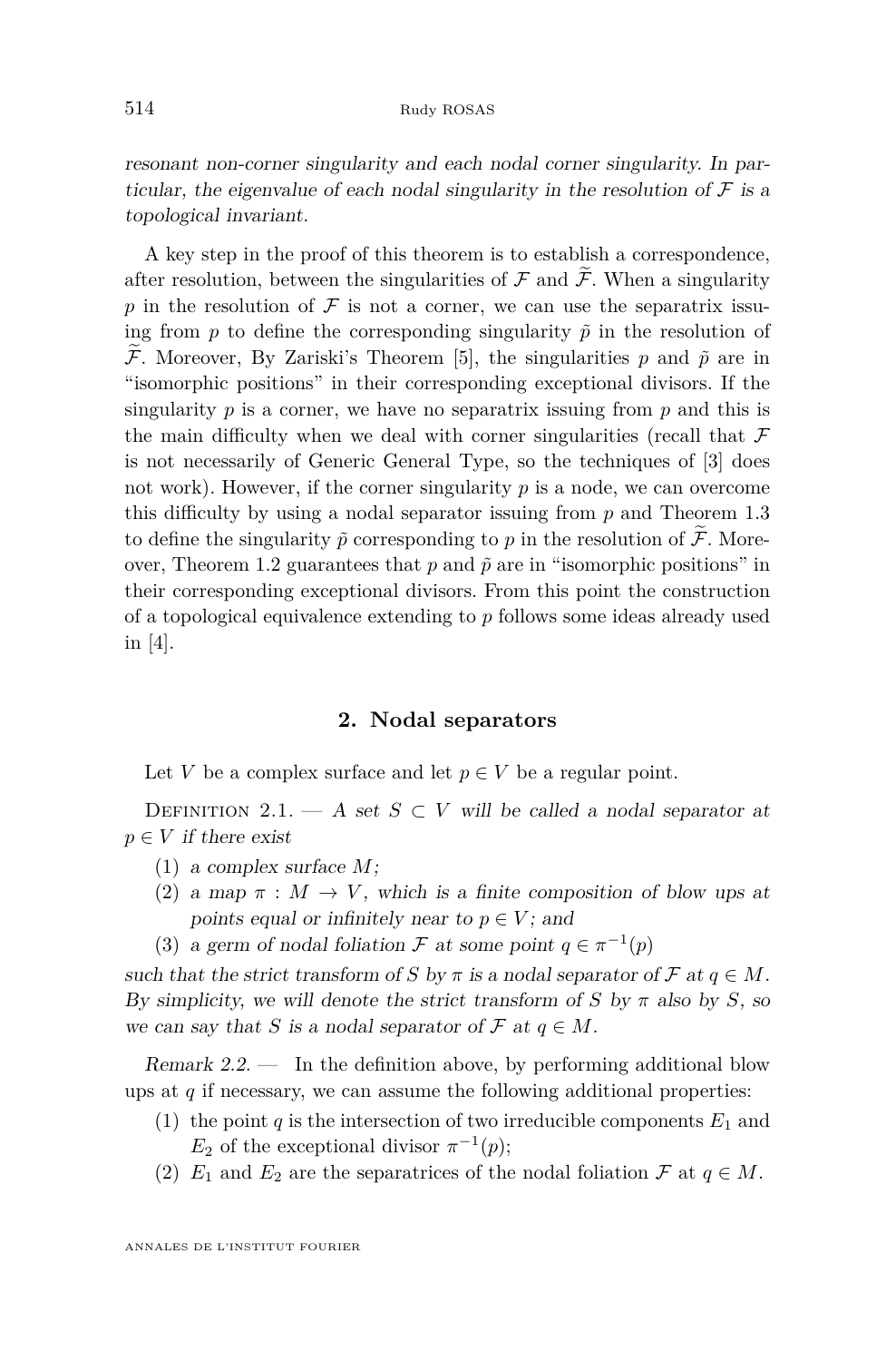Remark 2.3. — Let S be a nodal separator at  $p \in V$ . Restricted to some neighborhood of *p*, the nodal separator *S* has the following properties:

- <span id="page-5-0"></span>(1) *S* is a real surface of dimension three with an isolated singularity at  $p \in S$ ;
- <span id="page-5-1"></span>(2) the Levi distribution on  $S\backslash\{p\}$  is integrable, so we have a Levi foliation on  $S \setminus \{p\};$
- <span id="page-5-2"></span>(3) the Levi foliation on  $S \setminus \{p\}$  is minimal, that is, its leaves are dense in *S*.

At this point, the following question become interesting: do there exist other examples of real surfaces satisfying the properties  $(1)$ ,  $(2)$  and  $(3)$ above? We can easily construct examples which are, essentially, immersed nodal separators: Let *S* be a nodal separator at  $p \in V$  and let  $\psi : S \to V$ ,  $\psi(p) = p$  be continuous, injective and holomorphic on a neighborhood of  $S\setminus\{p\}$ ; then  $\psi(S)$  satisfies properties [\(1\)](#page-5-0), [\(2\)](#page-5-1) and [\(3\)](#page-5-2) above. Does there exist an essentially different example?

As in the case of germs of curves, we will define a notion of equisingularity for nodal separators. Let *S* be a nodal separator at  $p \in V$ . We denote by  $\mathcal{N}_p(S)$  the set of points equal or infinitely near to p that lie on *S*.

DEFINITION 2.4. — Let *V* and  $\widetilde{V}$  be smooth surfaces and let *S* and  $\widetilde{S}$  be two nodal separators at  $p \in V$  and at  $\tilde{p} \in \tilde{V}$ , respectively. We say that *S* and  $\widetilde{S}$  are equisingular if there exists a bijection  $\phi : \mathcal{N}_p(S) \to \mathcal{N}_{\tilde{p}}(\widetilde{S})$  preserving the natural ordering and proximity of infinitely near points, that is:  $\zeta_1$  is infinitely near (resp. proximate) to  $\zeta_2$  if and only if  $\phi(\zeta_1)$  is infinitely near (resp. proximate) to  $\phi(\zeta_2)$ .

It is easy to see that, after a blow up at  $p \in V$ , the nodal separator *S* intersects the exceptional divisor at exactly one point; clearly this property holds after successively blow ups. In other words, there is a single point on *S* in each infinitesimal neighborhood of *p*. Therefore the points in  $\mathcal{N}_p(S)$ are sequentially ordered by the natural ordering of infinitely near points.

<span id="page-5-3"></span>PROPOSITION 2.5. — Let *S* and  $\widetilde{S}$  be nodal separators associated to nodal singularities at  $p \in V$  and  $\tilde{p} \in \tilde{V}$  of eigenvalues  $\lambda$  and  $\tilde{\lambda}$  in  $(1, +\infty) \setminus \mathbb{Q}$ , respectively. Then, *S* and  $\widetilde{S}$  are equisingular if and only if  $\lambda = \widetilde{\lambda}$ .

Remark  $2.6.$  — Clearly, by taking the multiplicative inverse if necessary, we can assume that the eigenvalue of a node belongs to  $(1, +\infty)\\mathbb{Q}$ .

Proof. — If  $\lambda = \tilde{\lambda}$ , in linearizing coordinates we have that *S* and  $\tilde{S}$  are both nodal separators associated to the node  $x\frac{\partial}{\partial x} + \lambda y\frac{\partial}{\partial y}$ . This implies the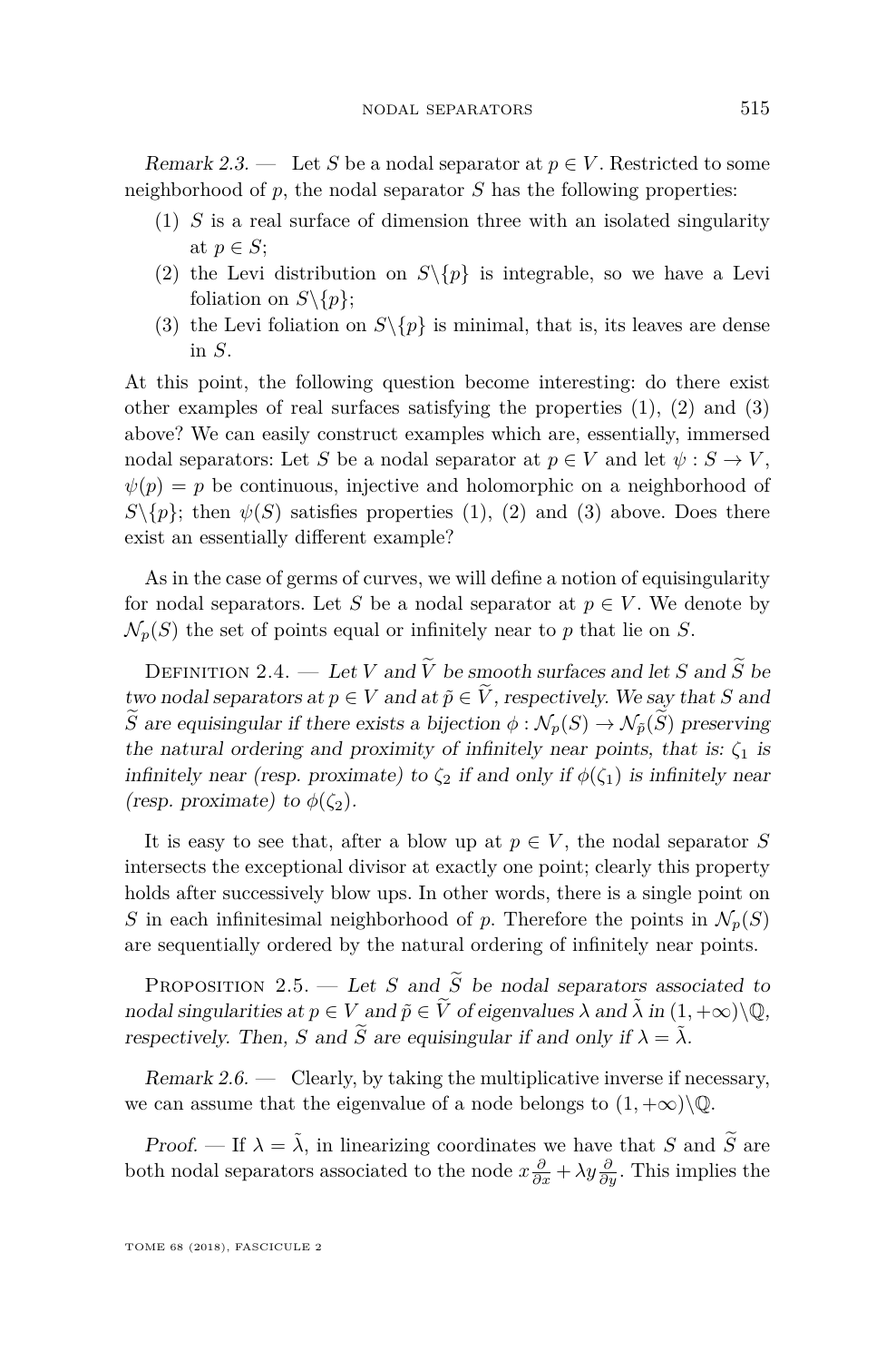equisingularity of *S* and  $\widetilde{S}$ . Suppose now that *S* and  $\widetilde{S}$  are equisingular. Again, in linearizing coordinates *S* is a nodal separator of the node  $x \frac{\partial}{\partial x} +$  $\lambda y \frac{\partial}{\partial y}$ , so *S* is given by  $\{|y| = c|x|^{\lambda}\}\$ for some  $c > 0$ . Moreover, after the linear change of coordinates  $(x, y) \mapsto (x, ry)$ , for some  $r > 0$ , we can assume that  $c = 1$ . Let  $p_1, p_2, \ldots$  be the points infinitely near to  $p \in V$  that lie on *S*, that is:

- $p_1$  is the only point in the exceptional divisor  $E_1$  of the blow up at  $p \in V$ , that lies in *S*;
- $p_i$  is the only point in the exceptional divisor  $E_i$  of the blow up at  $p_{i-1}$ , that lies in *S* (*j*  $\geq$  2).

All the strict transforms of  $E_i$  by subsequent blow ups are also denoted by  $E_j$ . Define the sequence  $n_1, n_2, \ldots$  of natural numbers as follows:

- Let  $n_1 \in \mathbb{N}$  be such that  $p_1, \ldots, p_{n_1} \in E_1$  and  $p_{n_1+1} \notin E_1$ . It is not difficult to see that  $n_1 = \left[\frac{\lambda}{\lambda-1}\right]$ , so  $\frac{\lambda}{\lambda-1} = n_1 + \frac{1}{\lambda_1}$  for some  $\lambda_1 > 1$ .
- Let  $n_2 \in \mathbb{N}$  be such that  $p_{n_1+1}, \ldots, p_{n_1+n_2} \in E_{n_1+1}$  and  $p_{n_1+n_2+1} \notin$ *E*<sub>*n*<sub>1</sub>+1</sub>. In this case we have  $n_2 = [\lambda_1]$  and therefore  $\frac{\lambda}{\lambda - 1} = n_1 +$  $\frac{1}{n_2 + \frac{1}{\lambda_2}}$  for some  $\lambda_2 > 1$ .
- Let  $n_3 \in \mathbb{N}$  be such that  $p_{n_1+n_2+1}, \ldots, p_{n_1+n_2+n_3} \in E_{n_1+n_2+1}$  and  $p_{n_1+n_2+n_3+1} \notin E_{n_1+n_2+1}$ . Then  $\frac{\lambda}{\lambda-1} = n_1 + \frac{1}{n_2 + \frac{1}{n_3 + \frac{1}{\lambda_3}}}$ for some  $\lambda_3 > 1$ .
- etc.

Therefore  $[n_1, n_2, \ldots]$  is the representation of  $\frac{\lambda}{\lambda-1}$  as a continued fraction. On the other hand, let  $\tilde{p}_1, \tilde{p}_2, \ldots$  be the points infinitely near to  $\tilde{p}$  that lies in  $\widetilde{S}$ :

- $\tilde{p}_1$  is the only point in the exceptional divisor  $\tilde{E}_1$  of the blow up at  $\widetilde{p}$ , that lies in  $\widetilde{S}$ ,
- $\widetilde{p}_j$  is the only point in the exceptional divisor  $\widetilde{E}_j$  of the blow up at  $\widetilde{p}_{i-1}$ , that lies in  $\widetilde{S}$  (*j*  $\geqslant$  2).

Since the nodal separators *S* and  $\widetilde{S}$  are equisingular, clearly we have that

- $\bullet$   $\widetilde{p}_1, \ldots, \widetilde{p}_{n_1} \in \widetilde{E}_1$  and  $\widetilde{p}_{n_1+1} \notin \widetilde{E}_1$ . So  $\frac{\tilde{\lambda}}{\tilde{\lambda}-1} = n_1 + \frac{1}{\tilde{\lambda}_1}$  for some  $\tilde{\lambda}_1 > 1$ .
- $\widetilde{p}_{n_1+1}, \ldots, \widetilde{p}_{n_1+n_2} \in \widetilde{E}_{n_1+1}$  and  $\widetilde{p}_{n_1+n_2+1} \notin \widetilde{E}_{n_1+1}$ . So  $\frac{\widetilde{\lambda}}{\widetilde{\lambda}-1} = n_1 + \widetilde{\lambda}$  $\frac{1}{n_2 + \frac{1}{\lambda_2}}$  for some  $\tilde{\lambda}_2 > 1$ .
- etc.

From this we conclude that  $[n_1, n_2, \ldots]$  is also the representation of  $\frac{\tilde{\lambda}}{\tilde{\lambda}-1}$  as a continued fraction, so  $\tilde{\lambda} = \lambda$ .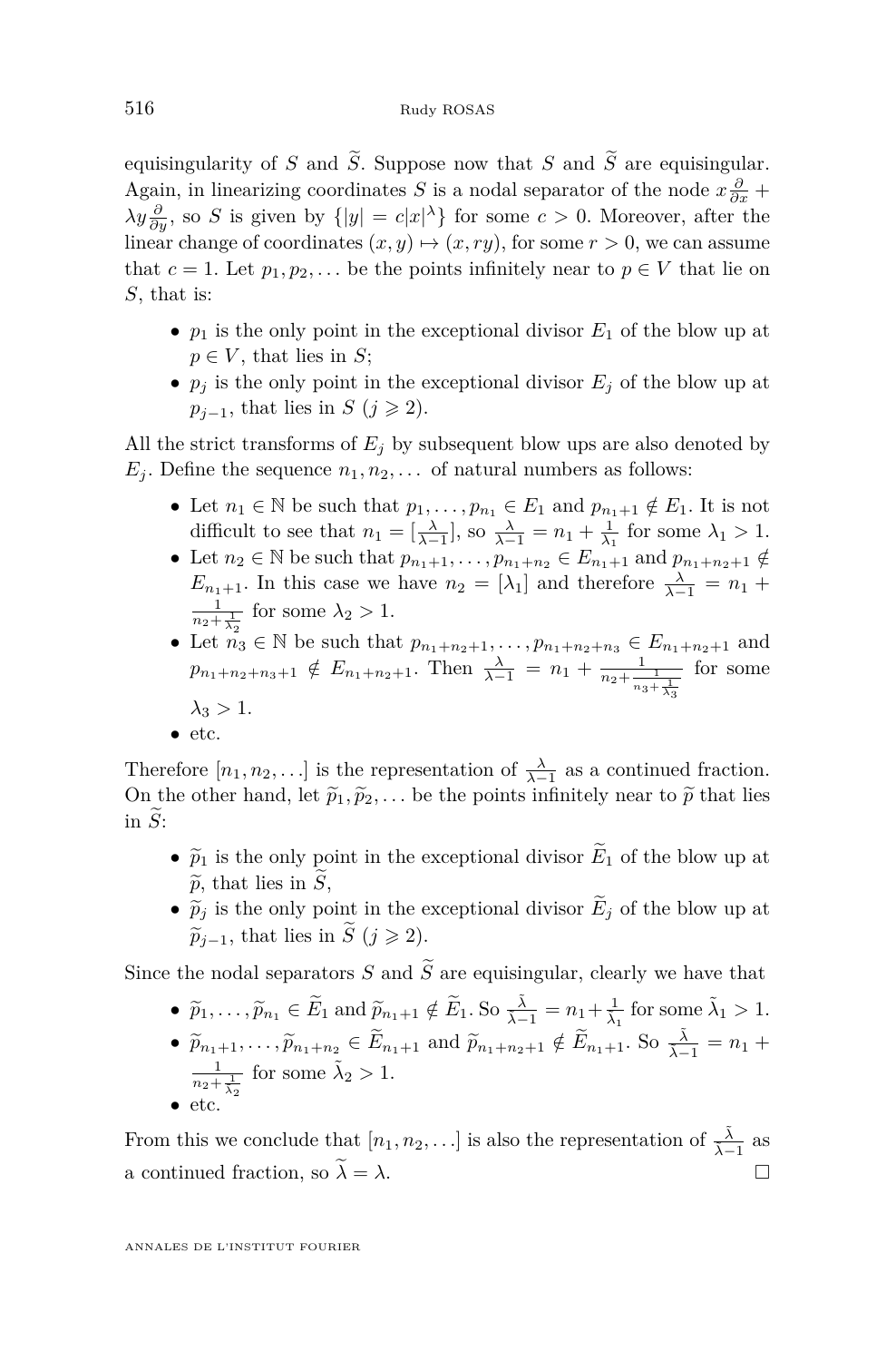As in the case of curves, we can establish a notion of topological equivalence for nodal separators.

DEFINITION 2.7. — Let *V* and  $\tilde{V}$  be smooth surfaces and let *S* and  $\widetilde{S}$  be two nodal separators at  $p \in V$  and at  $\widetilde{p} \in V$ , respectively. We say that *S* and  $\widetilde{S}$  are topological equivalent if there is an orientation preserving homeomorphism  $\mathfrak{h} : \mathfrak{U} \to \widetilde{\mathfrak{U}}$ ,  $\mathfrak{h}(p) = \tilde{p}$  between neighborhoods of  $p \in V$  and  $\tilde{p} \in V$ , such that:

 $(1)$  h $(S \cap \mathfrak{U}) = \widetilde{S} \cap \widetilde{\mathfrak{U}}$ :

(2)  $\mathfrak h$  conjugates the Levi foliations of *S* and  $\widetilde{S}$ .

The homeomorphism h will be called a topological equivalence between the nodal separators  $S$  and  $\widetilde{S}$ .

<span id="page-7-1"></span>Example 2.8. — Two nodal separators of  $x\frac{\partial}{\partial x} + \lambda y\frac{\partial}{\partial y}$ ,  $\lambda \in (0, +\infty)\setminus\mathbb{Q}$ are topologically equivalent by a biholomorphism of the form  $(x, y) \mapsto$  $(x, ry), r > 0$ . Thus, given a nodal separator *S* of a nodal singularity, after a holomorphic change of coordinates we can always assume that  $S =$  $\{|y|=|x|^{\lambda}\}.$ 

#### <span id="page-7-0"></span>**3. Equisingularity implies topological equivalence**

In this section we prove the first part of Theorem [1.2:](#page-2-0) equisingularity implies topological equivalence. Then, we assume that the nodal separators *S* at  $p \in V$  and  $\widetilde{S}$  at  $\widetilde{p} \in \widetilde{V}$  are equisingular. Let  $p_1, p_2, \ldots$  be the points infinitely near to *p* that lie on *S*:

- $p_1$  is the only point in the exceptional divisor  $E_1$  of the blow up at *p*, that lies in *S*;
- $p_j$  is the only point in the exceptional divisor  $E_j$  of the blow up at  $p_{j-1}$ , that lies in *S* (*j*  $\geq$  2).

All the strict transforms of  $E_j$  by subsequent blow ups are also denoted by *E*<sub>j</sub>. Analogously, let  $\tilde{p}_1 \in \tilde{E}_1$ ,  $\tilde{p}_2 \in \tilde{E}_2$ , ... be the points infinitely near to  $\tilde{p}$ that lie on  $\widetilde{S}$ . There exists  $k \in \mathbb{N}$  such that *S* and  $\widetilde{S}$  are nodal separators issuing from nodal foliations at  $p_k$  and  $\tilde{p}_k$  respectively. By Remark [2.2,](#page-4-1) if we take *k* large enough we can assume the following properties:

- $p_k$  is the intersection of  $E_k$  with  $E_l$  for some  $l < k$ ;
- $\widetilde{p}_k$  is the intersection of  $E_k$  with  $E_{\widetilde{t}}$  for some  $l < k$ ;
- $E_k$  as the intersection of  $E_k$  with  $E_l$  for some  $e \in \mathbb{R}$ ;<br>•  $E_k$  and  $E_l$  are the separatrices of the nodal foliation generating *S*;
- $E_k$  and  $E_{\tilde{l}}$  are the separatrices of the nodal foliation generating *S*.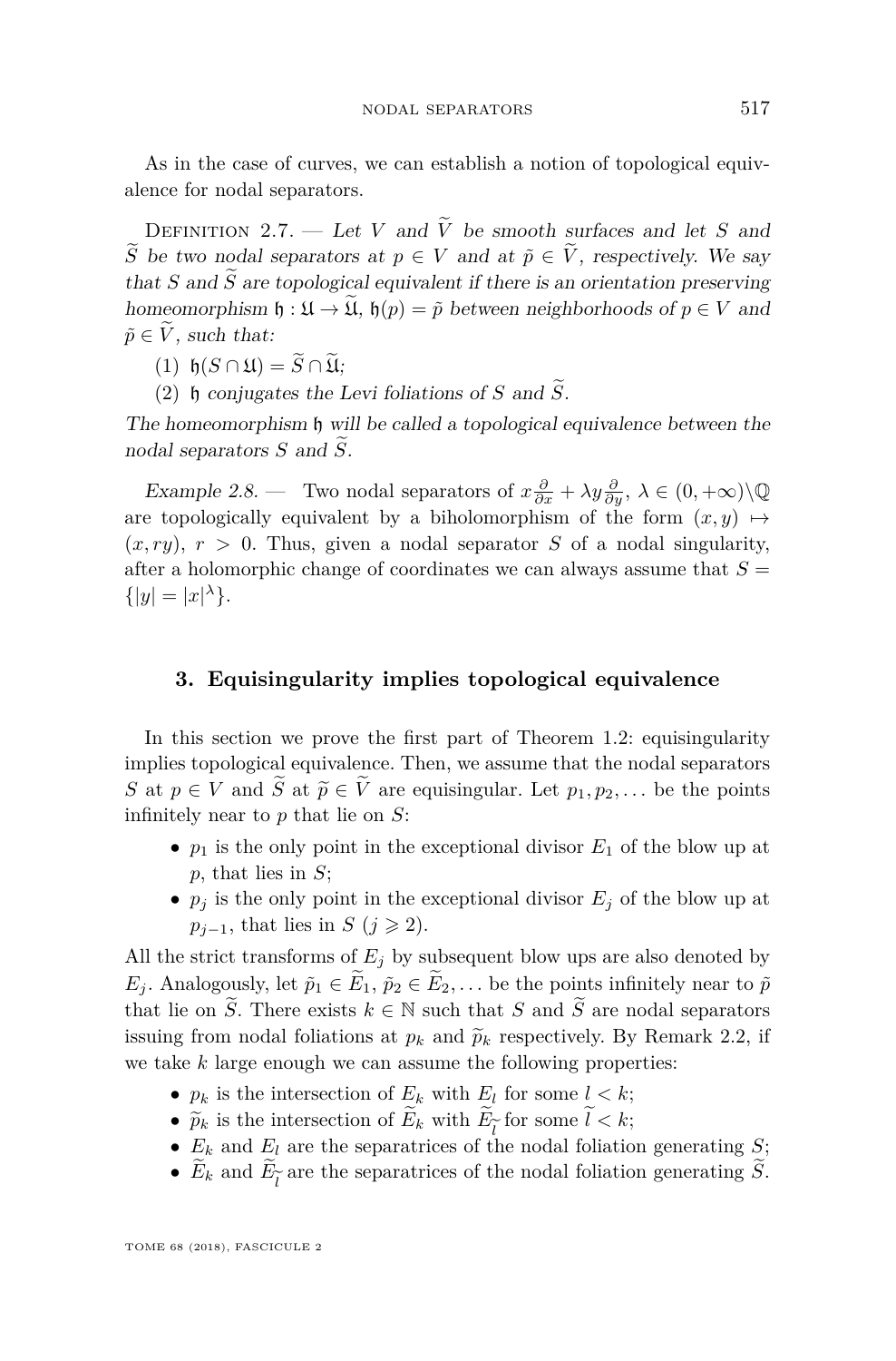By the equisingularity of *S* and  $\widetilde{S}$  we have in fact that  $\widetilde{l} = l$ . From exam-ple [2.8,](#page-7-1) we can take local holomorphic coordinates  $(x, y)$  at  $p_k$  and  $(\tilde{x}, \tilde{y})$ at  $\widetilde{p}_k$  such that:

• 
$$
E_l = \{y = 0\}, E_k = \{x = 0\};
$$

• 
$$
E_l = {\tilde{y} = 0}
$$
,  $E_k = {\tilde{x} = 0}$ ;  
\n•  $S = \lim_{k \to \infty} \frac{|\tilde{y}_l - y_k|}{k!}$ .

• 
$$
S = \{|y| = |x|^\lambda\};
$$

• 
$$
S = \{ |\widetilde{y}| = |\widetilde{x}|^{\lambda} \}.
$$

Observe that  $p_{k+1} \in E_l$  if and only if  $\lambda > 1$ . On the other hand, by the equisingularity of *S* and *S* we have that  $p_{k+1} \in E_l$  if and only if  $\widetilde{p}_{k+1} \in E_{l}$ . Then we deduce that  $\lambda > 1$  if and only if  $\lambda > 1$ . Without loss of generality we can assume that  $\lambda$  and  $\tilde{\lambda}$  are both greater than one. Then, since the nodal separators *S* at  $p_k$  and  $\widetilde{S}$  at  $\widetilde{p}_k$  are also equisingular, from Proposition [2.5](#page-5-3) we conclude that  $\lambda = \tilde{\lambda}$ . Let *M* and  $\widetilde{M}$  be the manifolds obtained by performing the *k* successively blow ups at  $p, p_1, \ldots, p_{k-1}$  and at  $\tilde{p}, \tilde{p}_1, \ldots, \tilde{p}_{k-1}$ , respectively. Obviously, the homeomorphism *h* from a neighborhood of  $p_k$  to a neighborhood of  $\tilde{p}_k$  given by  $h(x, y) = (x, y)$  is a topological equivalence between the nodal separators *S* at  $p_k$  and  $\widetilde{S}$  at  $\widetilde{p}_k$ . This homeomorphism extends as a homeomorphism of a neighborhood of *E*<sub>1</sub>∪...∪*E*<sub>*k*</sub> in *M* to a neighborhood of  $E_1 \cup \ldots \cup E_k$  in *M*. Therefore the nodal separators *S* at  $p \in V$  and  $\widetilde{S}$  at  $\widetilde{p} \in \widetilde{V}$  are topologically equivalent.

#### <span id="page-8-0"></span>**4. Topological equivalence implies equisingularity**

In this section we reduce the proof of Theorem [1.2](#page-2-0) to the proof of Proposition [4.1](#page-8-1) stated below. Naturally, we assume that the nodal separators *S* and  $\tilde{S}$  are topologically equivalent.

Let  $p_1, p_2, \ldots$  the points infinitely near to p that lie on *S*, that is:

- $p_1$  is the only point in the exceptional divisor  $E_1$  of the blow up at *p*, that lies in *S*;
- $p_j$  is the only point in the exceptional divisor  $E_j$  of the blow up at  $p_{j-1}$ , that lies in *S* (*j*  $\geq$  2).

In the same way, we consider the sequence  $\tilde{p}_1 \in \tilde{E}_1$ ,  $\tilde{p}_2 \in \tilde{E}_2$ , ... of points infinitely near to  $\tilde{p}$  that lie on  $S$ .

<span id="page-8-1"></span>PROPOSITION 4.1. — Given  $k \in \mathbb{N}$ , there exist two germs of analytic irreducible curves  $\mathfrak C$  at  $p$  and  $\mathfrak C$  at  $\widetilde{p}$  such that:

- <span id="page-8-2"></span>(1)  $\mathfrak C$  and  $\tilde{\mathfrak C}$  are topologically equivalent as inmersed curves;
- <span id="page-8-3"></span>(2) the points  $p_1, \ldots, p_k$  lies in  $\mathfrak{C}$ ;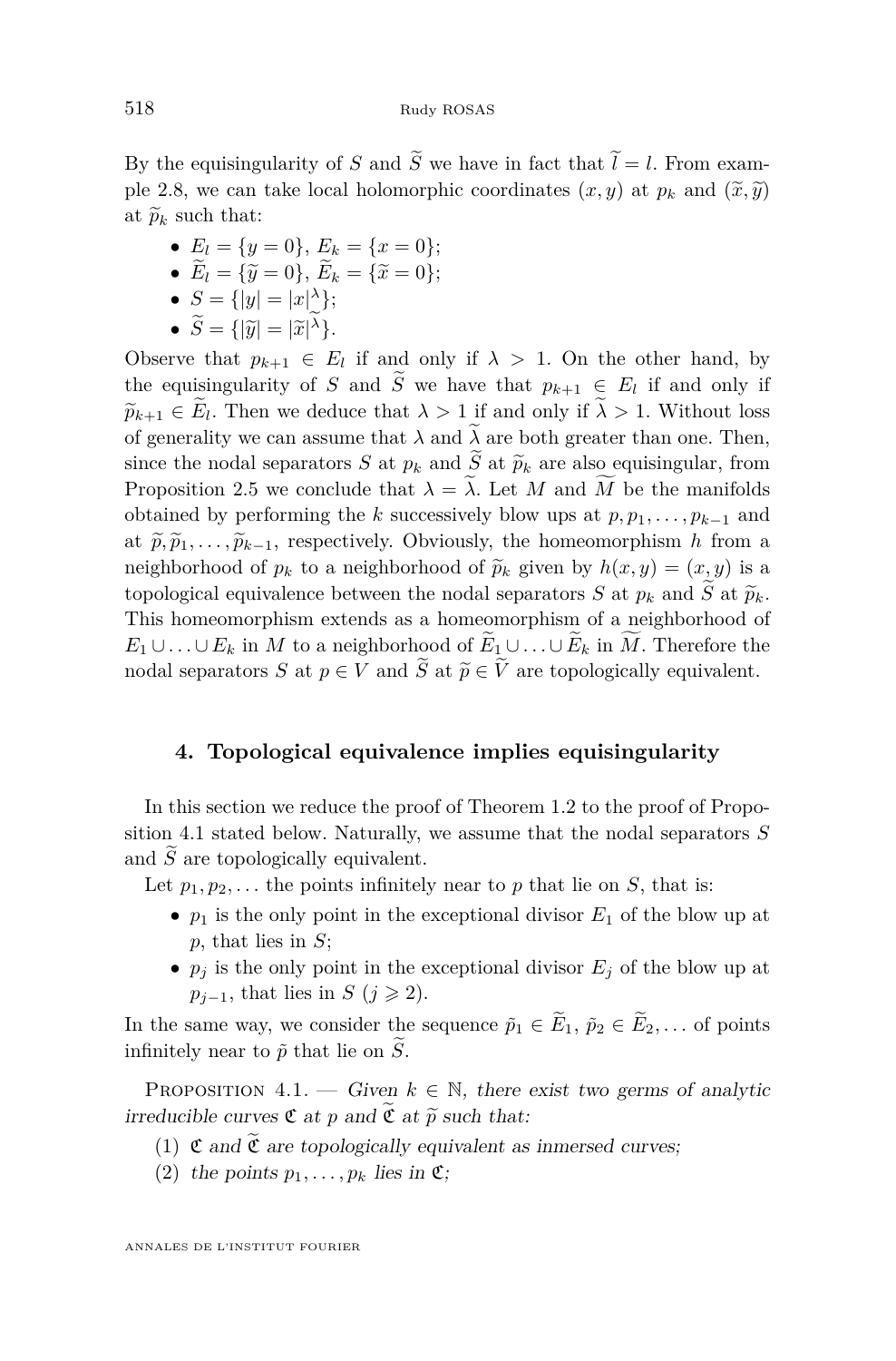<span id="page-9-4"></span>(3) the points  $\widetilde{p}_1, \ldots, \widetilde{p}_k$  lies in  $\widetilde{\mathfrak{C}}$ .

Since topological equivalence implies equisingularity in the case of curves, it is easy to see that Proposition [4.1](#page-8-1) implies that the nodal separators *S* and  $\widetilde{S}$  are equisingular, which will finish the proof of Theorem [1.2.](#page-2-0)

#### <span id="page-9-0"></span>**5. Constructing a better topological equivalence**

In this section we begin with the proof of Proposition [4.1.](#page-8-1) Concretely, this section is devoted to prove Proposition [5.2,](#page-10-0) which permit us to construct, given a topological equivalence of nodal separators, another topological equivalence with "nice" properties.

Let  $p, \tilde{p}, p_j, \tilde{p}_j, E_j, \tilde{E}_j$  be as in Section [4.](#page-8-0) Clearly, it is sufficient to prove Proposition [4.1](#page-8-1) for  $k \in \mathbb{N}$  large enough. Thus, from now on we assume  $k \in \mathbb{N}$  large enough such that:

- $p_k$  is the intersection of  $E_k$  with  $E_l$  for some  $l < k$ ;
- $\widetilde{p}_k$  is the intersection of  $E_k$  with  $E_{\widetilde{t}}$  for some  $l < k$ ;
- $E_k$  as the intersection of  $E_k$  are  $E_l$  and  $E_l$  for some  $i \in \mathbb{N}$ ;
- $E_k$  and  $E_{\tilde{l}}$  are the separatrices of the nodal foliation generating *S*.

Denote by *M* the complex surface obtained by performing the *k* successively blow ups at  $p, p_1, \ldots, p_{k-1}$ . Set

$$
E := \bigcup_{j=1}^k E_j
$$

and let

$$
\pi\colon (M,E)\to (V,p)
$$

be the natural map. In the same way define  $\widetilde{M}$ ,  $\widetilde{E}$  and the natural map

$$
\widetilde{\pi} \colon (\widetilde{M}, \widetilde{E}) \to (\widetilde{V}, \widetilde{p}).
$$

Let  $\mathfrak{h} : \mathfrak{U} \to \mathfrak{U}$  be a topological equivalence between the nodal separators *S* at *p* and  $\widetilde{S}$  at  $\widetilde{p}$ . Set  $U = \pi^{-1}(\mathfrak{U}), \widetilde{U} = \widetilde{\pi}^{-1}(\widetilde{\mathfrak{U}})$  and

$$
h = \widetilde{\pi}^{-1} \circ \mathfrak{h} \circ \pi : U \backslash E \to \widetilde{U} \backslash \widetilde{E}.
$$

<span id="page-9-1"></span>Clearly the following properties hold:

- (1) *h* is a homeomorphism;
- <span id="page-9-2"></span>(2)  $h(\zeta) \to \widetilde{E}$  as  $\zeta \to E$ , that is,  $\tilde{d}(h(\zeta), \widetilde{E}) \to 0$  as  $d(\zeta, E) \to 0$  for some metrics *d* and  $\tilde{d}$  on *M* and  $\widetilde{M}$  respectively;
- <span id="page-9-3"></span> $(3)$   $h(S \cap U \setminus \{p_k\}) = \widetilde{S} \cap \widetilde{U} \setminus \{\widetilde{p}_k\};$

TOME 68 (2018), FASCICULE 2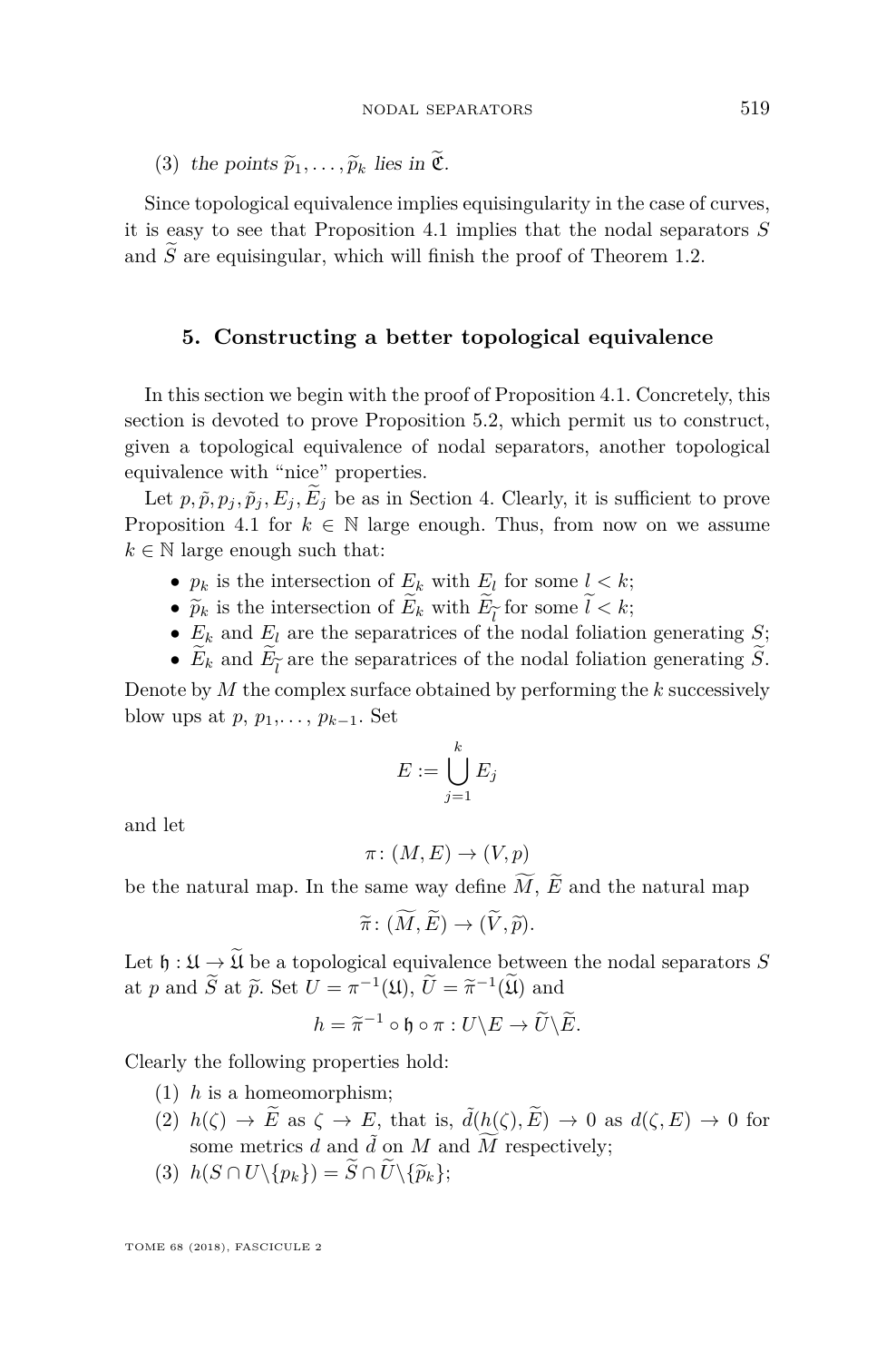<span id="page-10-1"></span>(4) the leaves of the Levi foliation of  $S \cap U$  are mapped by *h* onto the leaves of the Levi foliation of  $\tilde{S} \cap \tilde{U}$ .

The following proposition is inmediate:

PROPOSITION 5.1. — If a map  $h: U \backslash E \to \tilde{U} \backslash \tilde{E}$  satisfies the properties  $(1)$ ,  $(2)$ ,  $(3)$  and  $(4)$  above, then the map

$$
\begin{aligned} \mathfrak{h} &: \mathfrak{U} \to \mathfrak{U}, \\ \mathfrak{h} &= \tilde{\pi} \circ h \circ \pi^{-1} \text{ on } U \setminus \{0\}, \\ \mathfrak{h}(0) &= 0 \end{aligned}
$$

defines a topological equivalence between the nodal separators *S* at *p* and  $\widetilde{S}$  at  $\widetilde{p}$ .

Thus, in order to construct a topological equivalence between the nodal separators *S* at *p* and  $\widetilde{S}$  at  $\widetilde{p}$  will be sufficient to construct a map *h* satisfying the properties  $(1)$ ,  $(2)$ ,  $(3)$  and  $(4)$  above. Furthermore, if no confusion arise we can identify both maps h and h. Then, from now on it will be convenient to denote *h* also by h.

<span id="page-10-0"></span>PROPOSITION 5.2. — Let  $\mathfrak{h} : \mathfrak{U} \to \widetilde{\mathfrak{U}}$  be a topological equivalence between the nodal separators  $S$  and  $\widetilde{S}$ . Then there exist:

- another topological equivalence  $\mathfrak{h}_1$  between *S* and  $\tilde{S}$ ;
- local holomorphic coordinates  $(x, y)$  at  $p_k \in M$ ;
- local holomorphic coordinates  $(\widetilde{x}, \widetilde{y})$  at  $\widetilde{p}_k \in \widetilde{M}$ ;
- a matrix  $\begin{pmatrix} a & b \\ c & d \end{pmatrix}$  in  $SL(2, \mathbb{Z});$
- real irrational numbers  $\lambda, \tilde{\lambda} > 0$ ; and
- complex numbers  $\mu_0, \nu_0 \in \partial \mathbb{D}$

<span id="page-10-2"></span>such that:

\n- (1) 
$$
E_l = \{y = 0\}, E_k = \{x = 0\};
$$
\n- (2)  $\widetilde{E}_{\widetilde{l}} = \{\widetilde{y} = 0\}, \widetilde{E}_k = \{\widetilde{x} = 0\};$
\n- (3)  $S = \{|y| = |x|^\lambda\};$
\n- (4)  $\widetilde{S} = \{|\widetilde{y}| = |\widetilde{x}|^\lambda\};$
\n- (5)  $\widetilde{\lambda} = \frac{c + d\lambda}{a + b\lambda};$
\n- (6)  $\mathfrak{h}_1$  maps  $\{|y| = |x|^\lambda, |x| \leq 1\}$  onto  $\{|\widetilde{y}| = |\widetilde{x}|^\lambda, |\widetilde{x}| \leq 1\}$  by the rule  $\mathfrak{h}_1(t\eta, t^\lambda \xi) = (t\mu_0 \eta^a \xi^b, t^{\widetilde{\lambda}} \nu_0 \eta^c \xi^d); \eta, \xi \in \partial \mathbb{D}, t \in [0, 1].$
\n

<span id="page-10-3"></span>Remark 5.3. — Observe that the irrational numbers  $\lambda$ ,  $\tilde{\lambda}$  actually depend on the natural number *k*, which we have previously fixed taking into account the properties in the beginning of Section [5](#page-9-0) (see Remark [2.2\)](#page-4-1). In order to prove Proposition [4.1](#page-8-1) we will approximate the nodal separators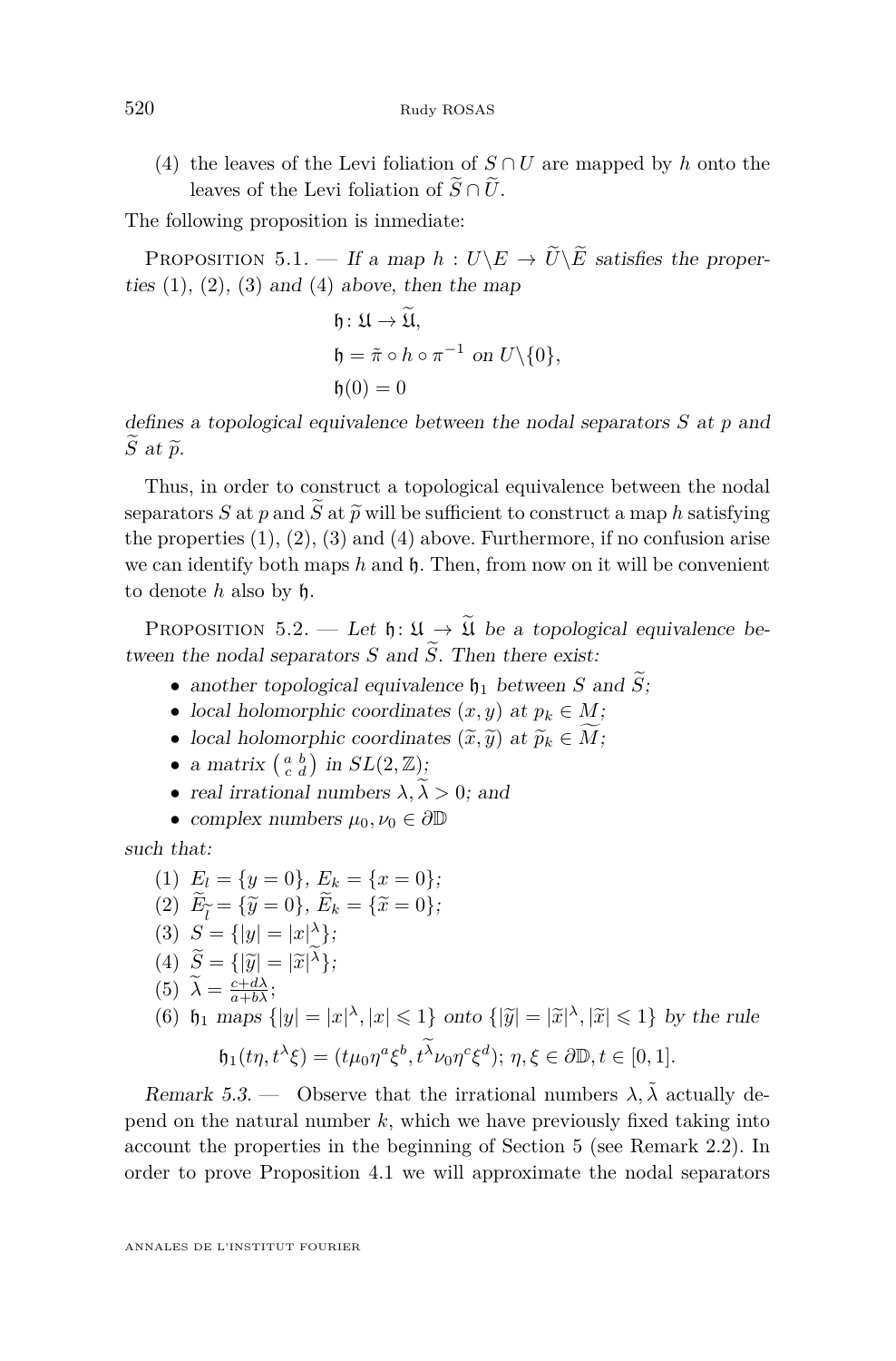*S* and  $\widetilde{S}$  by curves of type  $y = x^{\frac{m}{n}}$  and  $\widetilde{y} = \widetilde{x}^{\frac{m}{n}}$  for rational numbers  $\frac{m}{n}$ and  $\frac{\tilde{m}}{\tilde{n}}$  close to  $\lambda$  and  $\tilde{\lambda}$  respectively. If we consider  $k \in \mathbb{N}$  fixed, a first option to obtain a satisfactory approximation to the infinitesimal behavior of *S* is to take  $\frac{m}{n}$  very close to  $\lambda$ . Nevertheless, will be more convenient for us to think in the following different way: for each *k* we can choose  $\frac{m}{n}$  "moderately" close to  $\lambda = \lambda(k)$ , then  $y = x^{\frac{m}{n}}$  will give an arbitrarily satisfactory approximation to the infinitesimal behavior of *S* whenever we take *k* large enough. The precise mean of the word "moderately" above will be established in Section [6.](#page-19-0)

We begin with the proof of Proposition [5.2.](#page-10-0)

Let *B*<sup> $\prime$ </sup> be a small diffeomorphic compact ball centered at  $p \in V$  and contained in  $\mathfrak{U}$ . There exist holomorphic coordinates  $(x, y)$  at  $p_k$  such that the foliation associated to *S* is given by the holomorphic vector field  $x \frac{\partial}{\partial x} +$  $\lambda y \frac{\partial}{\partial y}$  for some irrational number  $\lambda > 0$ . We can assume that the nodal separator *S* is given by  $\{|y| = |x|^\lambda\}$  at  $p_k$ . Take some  $\epsilon > 0$  and consider, for each  $s \in [-1, 1]$ , the nodal separator  $\mathcal{S}_s$  at  $p \in V$  given in the infinitesimal coordinates (*x, y*) by

$$
\mathcal{S}_s = \{ |y| = (1 + s\epsilon) |x|^\lambda \}.
$$

Set  $S_s = S_s \cap B'$  and  $\Lambda = \bigcup_{s \in [-1,1]} S_s$ .  $B'$  and  $\epsilon$  can be taken such that the following properties hold:

- $\partial B'$  is transverse to each  $S_s$ ;
- in the infinitesimal coordinates  $(x, y)$ , each intersection  $T_s' = \partial B' \cap \partial B'$  $S_s$  is given by

$$
\{|y| = (1+s\epsilon)|x|^{\lambda}, |x| = r_s'\},\
$$

for some  $r'_s > 0$ ;

- the set  $\Lambda \backslash \{p\}$  is diffeomorphic to  $(S_0 \backslash \{p\}) \times [-1,1]$  in such way that
	- $-(S_s \setminus \{p\}) \simeq (S_0 \setminus \{p\}) \times \{s\},\$  and
	- the Levi foliation on  $(S_s \setminus \{p\}) \simeq (S_0 \setminus \{p\}) \times \{s\}$  coincides with the Levi foliation on  $(S_0 \setminus \{p\})$ .

It is easy to construct a continuous map f on the closure of  $B'\Lambda$  with the following properties:

- *f* maps  $B'\Lambda$  homeomorphically onto  $B'\Lambda$ ;
- for  $\sigma \in \{1, -1\}$ , we have that *f* maps  $S_{\sigma} \simeq S_0 \times {\sigma}$  homeomorphically onto  $S_0$  by the rule  $(\zeta, \sigma) \mapsto \zeta$ .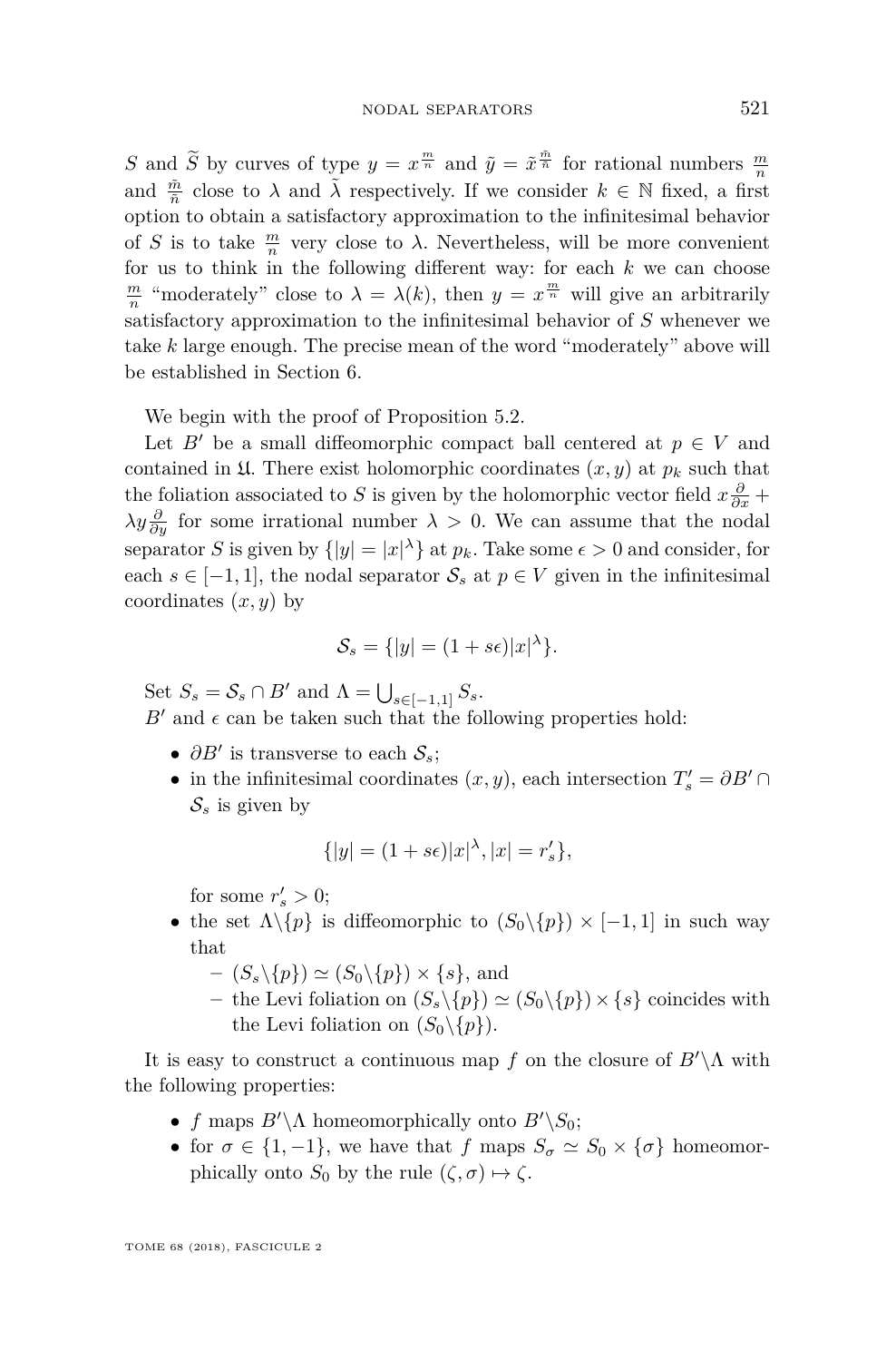Now, we proceed in an analogous way at  $\widetilde{p} \in \widetilde{V}$ : let  $\widetilde{B}$  be a diffeomorphic compact ball centered at  $\widetilde{p} \in \widetilde{V}$  and contained in  $\widetilde{\mathfrak{U}}$ . Let  $(\widetilde{x}, \widetilde{y})$  be holomorphic coordinates at  $\widetilde{p}_k$  such that the foliation associated to  $\widetilde{S}$  is given by the holomorphic vector field  $\tilde{x} \frac{\partial}{\partial \tilde{x}} + \tilde{\lambda} \tilde{y} \frac{\partial}{\partial \tilde{y}}$ . We can assume that the nodal  $\frac{\partial x}{\partial \lambda}$ <sup>o</sup>  $\frac{\partial y}{\partial t}$ separator  $\tilde{S}$  is given by  $\{|\tilde{y}| = |\tilde{x}|^{\lambda}\}\$  at  $\tilde{p}_k$ . Take some  $\tilde{\epsilon} > 0$  and consider, for each  $s \in [-1, 1]$ , the nodal separator  $\widetilde{S}_s$  at  $\widetilde{p} \in \widetilde{V}$  given in the infinitesimal coordinates  $(\tilde{x}, \tilde{y})$  by

$$
\widetilde{\mathcal{S}}_s = \{ |\widetilde{y}| = (1 + s\widetilde{\epsilon})|\widetilde{x}|^{\widetilde{\lambda}} \}.
$$

Set  $S_s = S_s \cap B$  and  $\Lambda = \bigcup_{s \in [-1,1]} S_s$ . We can take  $\widetilde{B}$  and  $\widetilde{\epsilon}$  such that the following properties hold:

- $\partial \widetilde{B}$  is transverse to each  $\widetilde{S}_s$ :
- in the infinitesimal coordinates  $(\widetilde{x}, \widetilde{y})$ , each intersection  $\widetilde{T}_s = \partial \widetilde{B} \cap \widetilde{S}_s$ is given by

$$
\{|\widetilde{y}| = (1+s\widetilde{\epsilon})|\widetilde{x}|^{\widetilde{\lambda}}, |\widetilde{x}| = \widetilde{r}_s\},\
$$

for some  $\widetilde{r}_s > 0$ :

- the set  $\widetilde{\Lambda}\setminus\{\widetilde{p}\}\)$  is diffeomorphic to  $(\widetilde{S}_0\setminus\{\widetilde{p}\}) \times [-1,1]$  in such way that
	- $(\widetilde{S}_s \setminus \{\widetilde{p}\}) \simeq (\widetilde{S}_0 \setminus \{\widetilde{p}\}) \times \{s\},\$  and
	- $-$  the Levi foliation on  $(\widetilde{S}_s \setminus {\{\tilde{p}\}}) \simeq (\widetilde{S}_0 \setminus {\{\tilde{p}\}}) \times \{s\}$  coincides with the Levi foliation on  $(\widetilde{S}_0 \setminus {\{\tilde{p}\}})$ .

We construct a continuous map  $\widetilde{f}$  on the closure of  $\widetilde{B}\backslash\widetilde{\Lambda}$  with the following properties:

- +  $\widetilde{f}$  maps  $\widetilde{B}\backslash\widetilde{\Lambda}$  homeomorphically onto  $\widetilde{B}\backslash\widetilde{S}_0$ ;
- for  $\sigma \in \{1, -1\}$ , we have that  $\tilde{f}$  maps  $\tilde{S}_\sigma \simeq \tilde{S}_0 \times \{\sigma\}$  homeomorphically onto  $\widetilde{S}_0$  by the rule  $(\zeta, \sigma) \mapsto \zeta$ .

Clearly we can assume  $B'$  small enough such that  $\mathfrak{h}(B')$  is contained in the interior of  $\widetilde{B}$ . Then we can define the map  $\mathfrak{h}_0 = \widetilde{f}^{-1} \circ \mathfrak{h} \circ f$  on  $B' \setminus \Lambda$ . On

$$
(\Lambda \backslash \{p\}) \simeq (S_0 \backslash \{p\}) \times [-1, 1]
$$

define

$$
\mathfrak{h}_0(\zeta,s)=(\mathfrak{h}(\zeta),s)\in(\widetilde{S}_0\backslash\{\widetilde{p}\})\times[-1,1]\simeq(\widetilde{\Lambda}\backslash\{\widetilde{p}\})
$$

and set  $\mathfrak{h}_0(p) = \tilde{p}$ . It is easy to verify the following properties:

- $\mathfrak{h}_0$  maps *B'* homeomorphically into *B*;
- if  $s \in [-1, 1]$ , then  $\mathfrak{h}_0$  maps  $S_s$  homeomorphically into  $\widetilde{S}_s$  conjugating the Levi foliations.

ANNALES DE L'INSTITUT FOURIER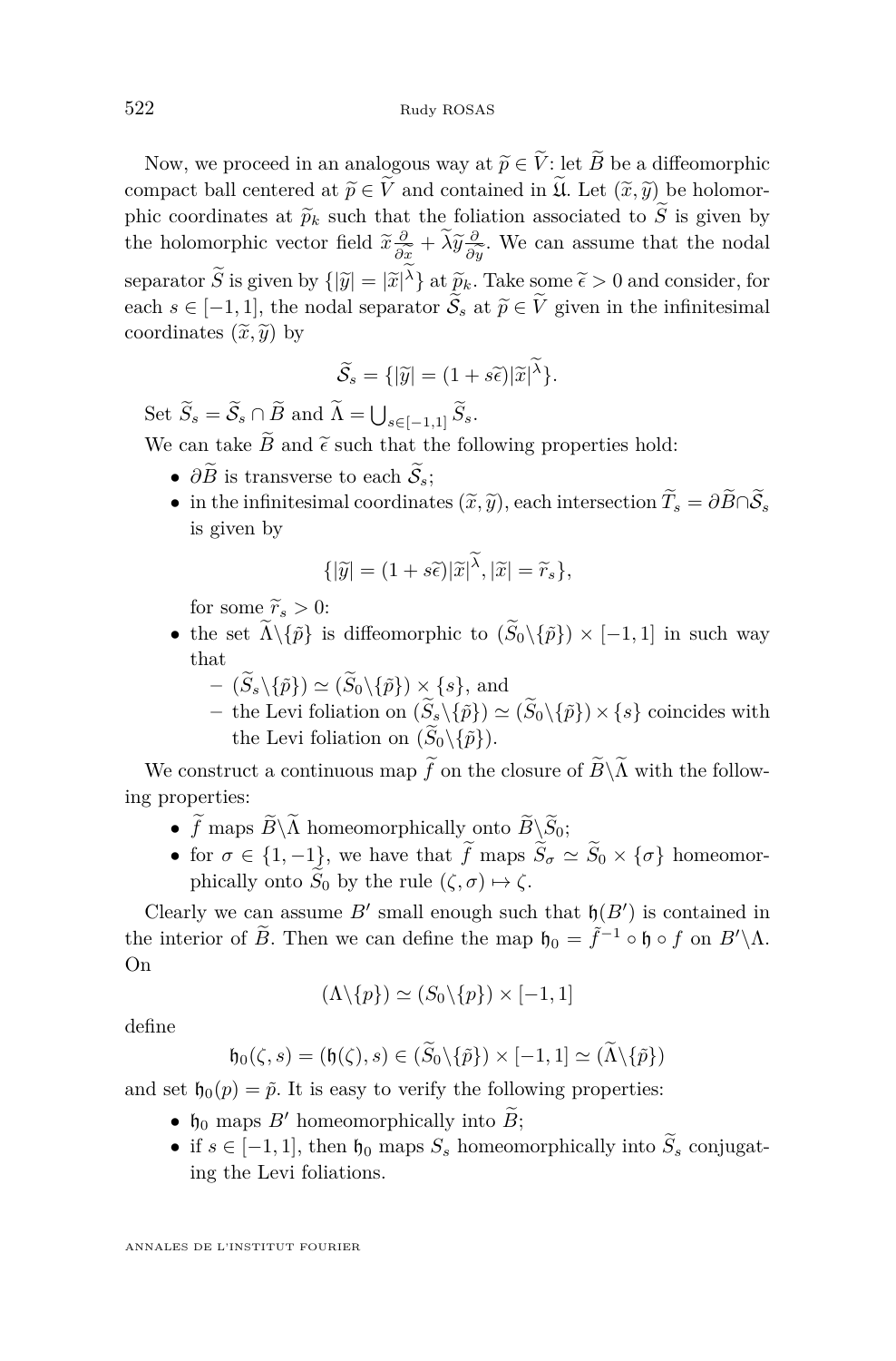Let *B* be a diffeomorphic compact ball, centered at  $p \in V$  and such that:

- $B$  is contained  $\mathfrak{U}$ ;
- $B'$  is contained in the interior of  $B$ ;
- in the infinitesimal coordinates  $(x, y)$ , the intersection of each  $S_s$ with  $B \backslash B'$  is given by

$$
\{|y| = (1+s\epsilon)|x|^{\lambda}, r'_s \leqslant |x| \leqslant r_s\},\
$$

for some  $r_s > r'_s$ .

Set:

$$
\bullet \ \ C_s = \mathcal{S}_s \cap \overline{B \backslash B'};
$$

- $\bullet$  *C* =  $\bigcup_{s \in [-1,1]} C_s;$
- $\bullet$   $\mathcal{T}' = \mathcal{C} \cap \partial B' = \{(x, y) \in \mathcal{C} : |x| = r'_s\};$
- $\mathcal{T} = \mathcal{C} \cap \partial B = \{(x, y) \in \mathcal{C} : |x| = r_s\}.$

Clearly  $\mathcal C$  is foliated by the restrictions to  $\mathcal C$  of the leaves of the foliations of each  $S_s$ ; in fact, this foliation on C is generated by the vector field  $x\frac{\partial}{\partial x} + \lambda y\frac{\partial}{\partial y}$  in the infinitesimal coordinates  $(x, y)$ . Given  $z = (x_z, y_z) \in \mathcal{T}'$ , let  $L_z$  be the leave in C passing through *z*. Consider the path  $\gamma_z : [0,1] \rightarrow$  $L_z$ ,  $\gamma_z(t) = (x(t), y(t))$  such that  $\gamma_z(0) = z$  and  $x(t) = (1 - t + t \frac{r_s}{r'_s}) x_z$ . Clearly we have the following properties:

- $\gamma$ <sub>z</sub>(1)  $\in \mathcal{T}$ ;
- $z \mapsto \gamma_z(1)$  defines a homeomorphism between  $\mathcal{T}'$  and  $\mathcal{T}$ ;
- $\gamma_z((0,1))$  is contained in the interior of  $L_z$ ;
- the sets  $I_z = \gamma_z([0,1])$ ,  $z \in \mathcal{T}'$  define a 1-dimensional foliation of C.

Set:

\n- \n
$$
\widetilde{C}_s = \widetilde{S}_s \cap \widetilde{B} \setminus \mathfrak{h}_0(B')
$$
\n
\n- \n
$$
\widetilde{C} = \bigcup_{s \in [-1,1]} \widetilde{C}_s
$$
\n
\n- \n
$$
T_s = S_s \cap \partial B
$$
\n
\n- \n
$$
\widetilde{\mathcal{T}} = \bigcup_{s \in [-1,1]} \widetilde{T}_s = \widetilde{C} \cap \widetilde{B}
$$
\n
\n

<span id="page-13-0"></span>LEMMA 5.4. — There exist  $\mu_s, \nu_s \in \partial \mathbb{D}$  depending continuously on  $s \in$  $[-1, 1]$  and a matrix  $\begin{pmatrix} a & b \\ c & d \end{pmatrix}$  in  $SL(2, \mathbb{Z})$  such that the homeomorphism  $\bar{b}$  :  $\mathcal{T} \to \widetilde{\mathcal{T}}$  defined by

$$
\bar{\mathfrak{h}}(r_s \eta, (1+s\epsilon)r_s^{\lambda}\xi) = (\tilde{r}_s \mu_s \eta^a \xi^b, (1+s\tilde{\epsilon})\tilde{r}_s^{\tilde{\lambda}} \nu_s \eta^c \xi^d); \ \eta, \xi \in \partial \mathbb{D}, s \in [-1, 1]
$$

<span id="page-13-1"></span>has the following properties:

- (1)  $\bar{\mathfrak{h}}$  conjugates the foliations in  $\mathcal T$  and  $\tilde{\mathcal T}$ ;
- <span id="page-13-2"></span>(2) for all  $z \in \mathcal{T}'$ , the points  $\mathfrak{h}_0(z)$  and  $\bar{\mathfrak{h}}(\gamma_z(1))$  are contained in the same leaf of  $\tilde{x}\frac{\partial}{\partial \tilde{x}} + \tilde{\lambda}\tilde{y}\frac{\partial}{\partial \tilde{y}}$ .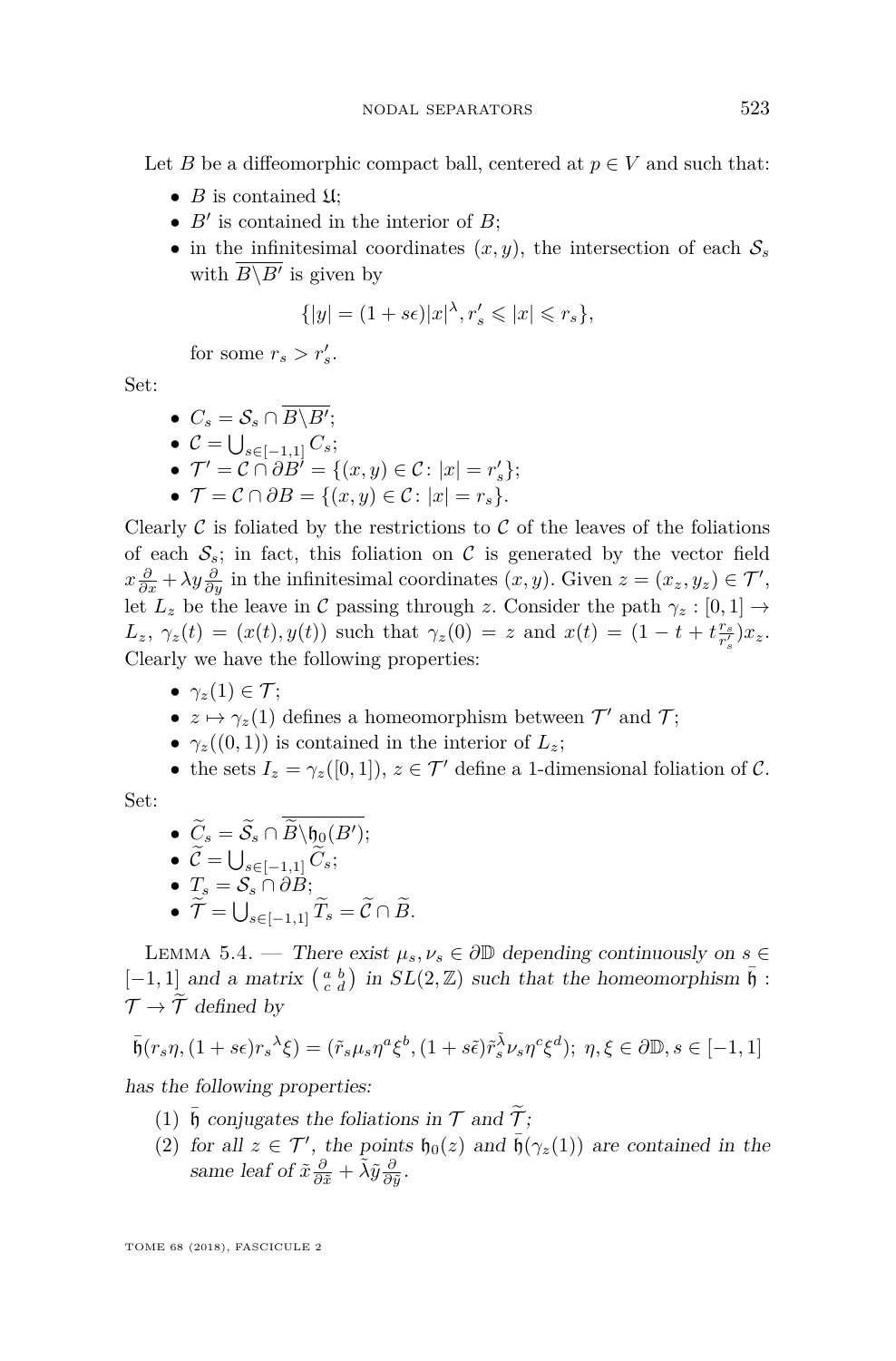Before proceeding with the proof of Lemma [5.4,](#page-13-0) we need to establish the following dynamical lemma.

<span id="page-14-3"></span>LEMMA 5.5. — Suppose that the maps  $H, A: \mathbb{R}^2 \to \mathbb{R}^2$  satisfy the following hypothesis:

- *H* is continuous and *A* is a linear isomorphism;
- $H(u+m, v+n) = H(u, v) + A(m, n)$ , for all  $(u, v) \in \mathbb{R}^2$ ,  $(m, n) \in$  $\mathbb{Z}^2$ ;
- there exist irrational numbers  $\lambda, \tilde{\lambda} \in \mathbb{R}$  such that *H* maps leaves of the foliation  $dv - \lambda du = 0$  into leaves of the foliation  $dv - \tilde{\lambda} du = 0$ .

<span id="page-14-0"></span>Then we have the following properties:

(1)  $\lambda$  and  $\tilde{\lambda}$  are related by

$$
\widetilde{\lambda} = \frac{c + d\lambda}{a + b\lambda};
$$

<span id="page-14-2"></span>(2) there exists a continuous function  $\kappa : \mathbb{R}^2 \to \mathbb{R}$  such that

$$
H(u, v) = H(0, 0) + A(u, v) + \kappa(u, v) \cdot (1, \tilde{\lambda}).
$$

Proof. — [\(1\)](#page-14-0). — Since  $\lambda$  is irrational, given  $k \in \mathbb{N}$  there exist  $m_k, n_k \in \mathbb{Z}$ tending to infinite such that

<span id="page-14-1"></span>
$$
\delta_k := m_k \lambda - n_k \to 0 \text{ as } k \to \infty.
$$

Since  $(m_k, \lambda m_k)$  and  $(0, 0)$  belong to the line  $v - \lambda u = 0$  and this line is mapped into a leaf of the foliation  $dv - \lambda du = 0$ , there exists  $r_k \in \mathbb{R}$  such that

(5.1) 
$$
H(m_k, \lambda m_k) - H(0, 0) = r_k(1, \tilde{\lambda}).
$$

On the other hand we have

$$
H(m_k, \lambda m_k) = H(m_k, \delta_k + n_k) = H(0, \delta_k) + A(m_k, n_k)
$$
  
=  $H(0, \delta_k) + A(m_k, m_k \lambda - \delta_k)$   
=  $H(0, \delta_k) + m_k A(1, \lambda) - A(0, \delta_k)$ .

From this and from Equation [5.1](#page-14-1) we obtain

$$
A(1,\lambda) = \frac{1}{m_k} H(0,0) - \frac{1}{m_k} H(0,\delta_k) + \frac{1}{m_k} A(0,\delta_k) + \frac{r_k}{m_k} (1,\tilde{\lambda}).
$$

Then, if  $k \to \infty$  in last equation we deduce that  $A(1, \lambda) = c(1, \tilde{\lambda})$  for some  $c \in \mathbb{R}$ . Then, since *A* is an isomorphism and therefore  $c \neq 0$ , we conclude that

$$
\widetilde{\lambda} = \frac{c + d\lambda}{a + b\lambda}.
$$

ANNALES DE L'INSTITUT FOURIER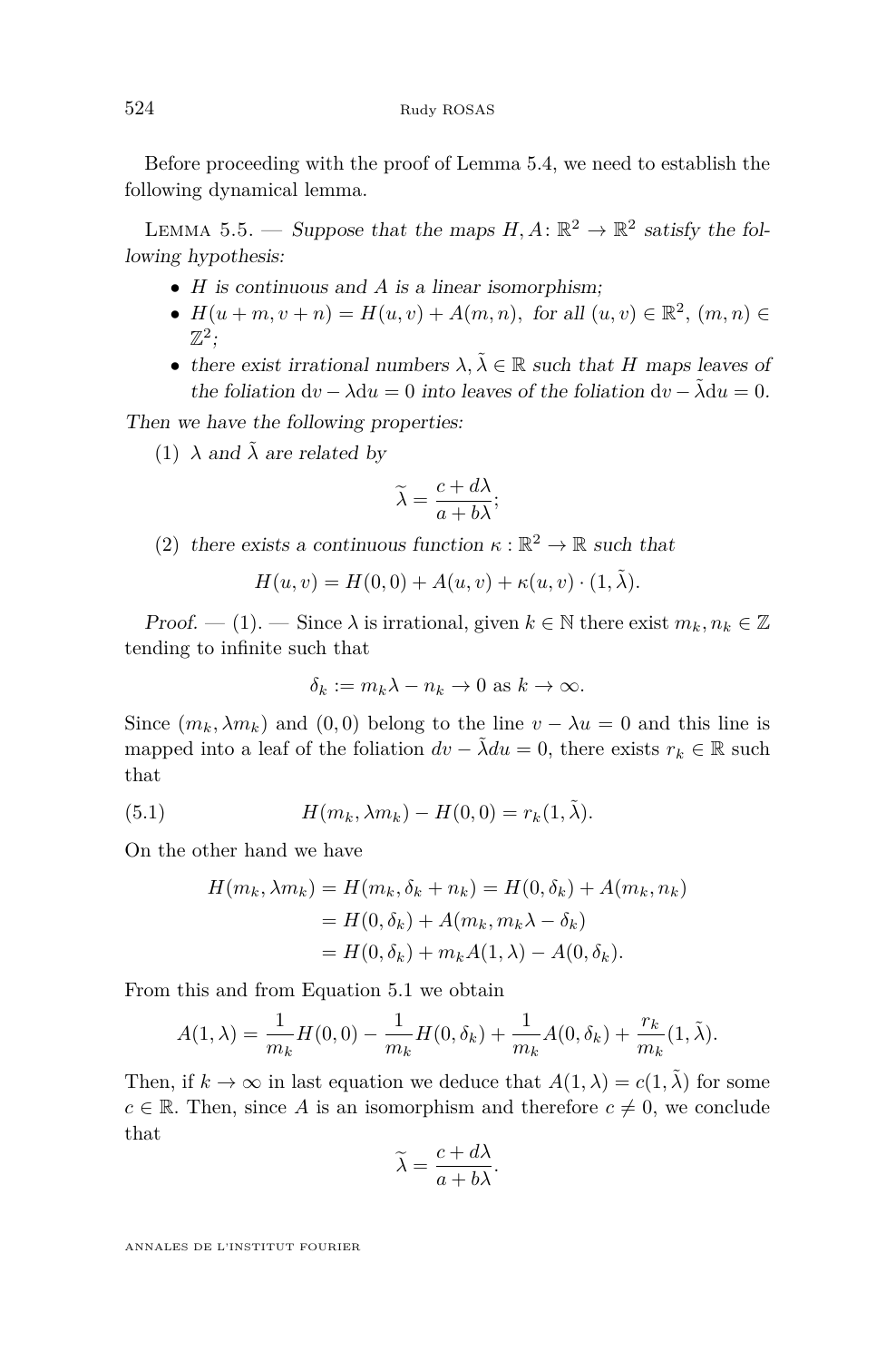$(2)$ . — Fix  $(u_0, v_0) \in \mathbb{R}^2$ . Given  $k \in \mathbb{N}$  we now take  $m_k, n_k \in \mathbb{Z}$  tending to infinite such that

$$
\delta_k := m_k \lambda - n_k + v_0 - u_0 \lambda \to 0 \text{ as } k \to \infty.
$$

Since  $(u_0, v_0)$  and  $(m_k, \delta_k + n_k)$  belong the line  $v - \lambda u = v_0 - \lambda u_0$ , there exists  $r_k \in \mathbb{R}$  such that

$$
r_k(1, \tilde{\lambda}) = H(m_k, \delta_k + n_k) - H(u_0, v_0)
$$
  
=  $H(0, \delta_k) + A(m_k, n_k) - H(u_0, v_0)$   
=  $H(0, \delta_k) - H(u_0, v_0) + A(u_0 + m_k - u_0, m_k\lambda - \delta_k + v_0 - u_0\lambda)$   
=  $H(0, \delta_k) - H(u_0, v_0) + A(u_0, v_0) - A(0, \delta_k) + (m_k - u_0)A(1, \lambda)$   
=  $H(0, \delta_k) - H(u_0, v_0) + A(u_0, v_0) - A(0, \delta_k) + (m_k - u_0)c(1, \tilde{\lambda})$ 

and therefore we have

$$
H(u_0, v_0) - H(0, \delta_k) - A(u_0, v_0) = (m_k c - u_0 c - r_k)(1, \tilde{\lambda}) - A(0, \delta_k).
$$

Then, if  $k \to \infty$  we deduce that there exists  $\kappa(u_0, v_0) \in \mathbb{R}$  such that

$$
H(u_0, v_0) - H(0, 0) - A(u_0, v_0) = \kappa(u_0, v_0)(1, \tilde{\lambda}).
$$

Clearly  $\kappa$  is necessarily continuous, so the proof of Lemma [5.5](#page-14-3) is com- $\Box$ 

Proof of Lemma [5.4.](#page-13-0) — Consider the real flow  $\phi$  associated to the vector field  $\tilde{x} \frac{\partial}{\partial \tilde{x}} + \tilde{\lambda} \tilde{y} \frac{\partial}{\partial \tilde{y}}$ . Given  $\zeta \in \tilde{S}_s \setminus \{0\}$ , let  $\rho(\zeta) \in \tilde{T}_s$  be the intersection *∂ex*  $\theta$ <sup>y</sup> ∂y<br> *n*  $\widetilde{T}$  and t between  $T_s$  and the orbit of  $\phi$  through  $\zeta$ . Define the map  $h_s : T_s \to T_s$ as follows. Given  $w \in T_s$ , let  $z \in \mathcal{T}'$  be such that  $\gamma_z(1) = w$  and put  $h_s(w) = \rho(\mathfrak{h}_0(z))$ . Let  $\mathcal{G}_s$  and  $\widetilde{\mathcal{G}}_s$  be the one dimensional real foliations induced by the Levi foliations on  $T_s$  and  $\widetilde{T}_s$ , respectively. It is easy to verify the following properties:

- $h_s$  maps leaves of  $\mathcal{G}_s$  to leaves of  $\widetilde{\mathcal{G}}_s$ ;
- Although  $h_s$  is not necessarily a homeomorphism, it induces an isomorphism  $h_s^* : \pi_1(T_s) \to \pi_1(\tilde{T}_s)$ .

Recall that

$$
T_s = \{(r_s\eta, (1+s\epsilon)r_s^{\lambda}\xi) \colon \eta, \xi \in \partial \mathbb{D}\}\
$$

and

$$
\widetilde{T}_s = \{ (\widetilde{r}_s \eta, (1 + s\widetilde{\epsilon})\widetilde{r}_s^{\widetilde{\lambda}} \xi) \colon \eta, \xi \in \partial \mathbb{D} \}.
$$

TOME 68 (2018), FASCICULE 2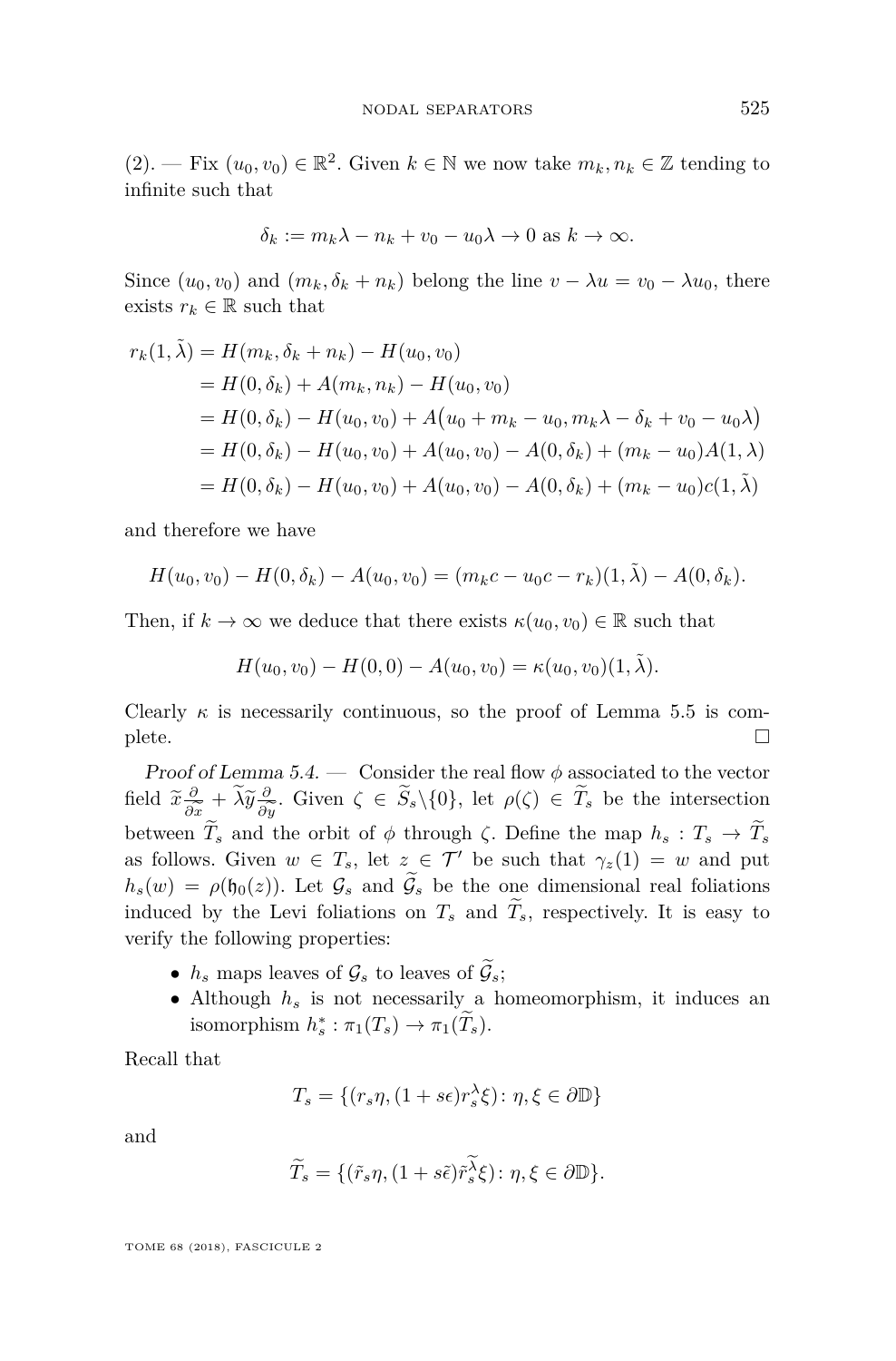Consider the bases  $\{\alpha_s, \beta_s\}$  of  $\pi_1(T_s)$  and  $\{\tilde{\alpha}_s, \tilde{\beta}_s\}$  of  $\pi_1(\tilde{T}_s)$  given by the positively oriented loops

(5.2) 
$$
\alpha_s = r_s \partial \mathbb{D} \times \{(1+s\epsilon)r_s^{\lambda}\};
$$

(5.3) 
$$
\beta_s = \{r_s\} \times (1 + s\epsilon)r_s^{\lambda} \partial \mathbb{D};
$$

(5.4) 
$$
\tilde{\alpha}_s = \tilde{r}_s \partial \mathbb{D} \times \{ (1 + s\tilde{\epsilon}) \tilde{r}_s^{\tilde{\lambda}} \};
$$

(5.5) 
$$
\tilde{\beta}_s = \{\tilde{r}_s\} \times (1 + s\tilde{\epsilon})\tilde{r}_s^{\tilde{\lambda}}\partial \mathbb{D}.
$$

Let  $A_s$  be the matrix in  $SL(2, \mathbb{Z})$  representing the isomorphism  $h_s^*$  respect to the bases above. In fact, it is easy to see that *A<sup>s</sup>* does not depend on *s* ∈ [−1*,* 1], so we have

$$
A_s = A = \begin{pmatrix} a & b \\ c & d \end{pmatrix} \in SL(2, \mathbb{Z}).
$$

Consider the coverings

$$
(u, v) \in \mathbb{R}^2 \mapsto (r_s e^{2\pi i u}, (1 + s\epsilon)r_s^{\lambda} e^{2\pi i v}) \in T_s;
$$
  

$$
(\tilde{u}, \tilde{v}) \in \mathbb{R}^2 \mapsto (\tilde{r}_s e^{2\pi i \tilde{u}} (1 + s\tilde{\epsilon}) \tilde{r}_s^{\lambda} e^{2\pi i \tilde{v}}) \in \tilde{T}_s.
$$

and let  $H_s : \mathbb{R}^2 \to \mathbb{R}^2$  be a lift of  $h_s$ . The pullbacks of  $\mathcal{G}_s$  and  $\widetilde{\mathcal{G}}_s$  in the planes  $(u, v)$  and  $(\tilde{u}, \tilde{v})$  define the foliations  $dv - \lambda du = 0$  and  $d\tilde{v} - \tilde{\lambda} d\tilde{u} = 0$ , respectively. It is easy to see the following:

- $H_s(u+m, v+n) = H_s(u, v) + A(m, n)$ , for all  $(u, v) \in \mathbb{R}^2$ ,  $(m, n) \in$  $\mathbb{Z}^2$ ;
- <span id="page-16-0"></span>•  $H_s$  maps leaves of dv –  $\lambda du = 0$  into leaves of dv –  $\tilde{\lambda} d\tilde{u} = 0$ .

By Lemma [5.5](#page-14-3) there exists a continuous function  $\kappa_s : \mathbb{R}^2 \to \mathbb{R}$  such that

(5.6) 
$$
H_s(u, v) = H_s(0, 0) + A(u, v) + \kappa_s(u, v)(1, \lambda)
$$

and we have the equality  $\tilde{\lambda} = \frac{c + d\lambda}{a + b\lambda}$ . Consider the homeomorphism

$$
\overline{H}_s(u,v) = H_s(0,0) + A(u,v)
$$

and let  $\bar{h}_s$  :  $T_s \rightarrow \tilde{T}_s$  be the corresponding induced homeomorphism. Clearly  $\overline{H}_s$  conjugates the foliations defined by  $dv - \lambda du = 0$  and  $d\tilde{v}$  −  $\tilde{\lambda} d\tilde{u} = 0$ , so  $\bar{h}_s$  conjugates  $\mathcal{G}_s$  with  $\tilde{\mathcal{G}}_s$ . Let  $H_s(0,0) = (u_s, \mathfrak{v}_s)$  and define  $\mu_s = exp e^{2\pi i u_s}$  and  $\nu_s = e^{2\pi i v_s}$ . Then it is easy to see that

$$
\bar{h}_s(r_s \eta, (1+s\epsilon)r_s^{\lambda}\xi) = (\tilde{r}_s \mu_s \eta^a \xi^b, (1+s\tilde{\epsilon})\tilde{r}_s^{\lambda} \nu_s \eta^c \xi^d), \text{ for all } \eta, \xi \in \partial \mathbb{D}.
$$

Since  $\bar{h}_s = \bar{\mathfrak{h}}|_{T_s}$  for all  $s \in [-1, 1]$ , item [\(1\)](#page-13-1) of Lemma [5.4](#page-13-0) is easily obtained. From [\(5.6\)](#page-16-0) it is easy to see that, for each  $W \in \mathbb{R}^2$ ,  $s \in [-1, 1]$ , the points  $H_s(W)$  and  $\overline{H}_s(W)$  are in the same leaf of d $\tilde{v}$  −  $\tilde{\lambda}d\tilde{u} = 0$ . Therefore, for each  $w \in T_s$ ,  $s \in [-1, 1]$ , the points  $h_s(w)$  and  $\bar{h}_s(w)$  are in the same leaf of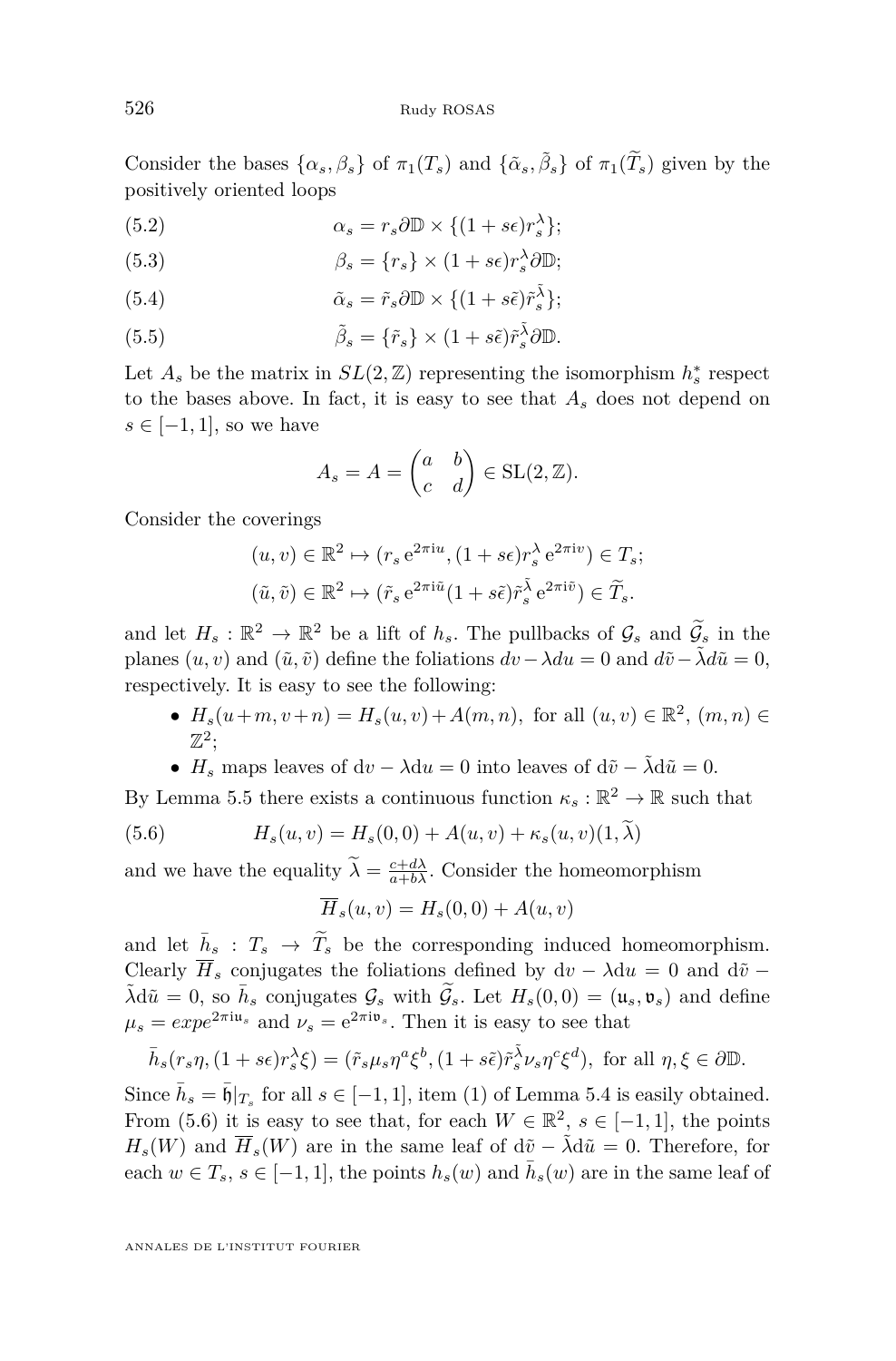$\widetilde{\mathcal{G}}_s$ . Since  $h_s(w) = \rho(\mathfrak{h}_0(z))$  provided  $w = \gamma_z(1)$ , we have that  $\rho(\mathfrak{h}_0(z))$  and  $\bar{h}_s(\gamma_z(1))$  are in the same leaf of  $\tilde{g}_s$ . Moreover, since  $\rho$  preserves the leaves of  $\tilde{x}\frac{\partial}{\partial \tilde{x}} + \tilde{\lambda}\tilde{y}\frac{\partial}{\partial \tilde{y}}$ , we have that  $\mathfrak{h}_0(z)$  and  $\bar{h}_s(\gamma_z(1))$  are in the same leaf of  $\tilde{x}\frac{\partial}{\partial \tilde{x}} + \tilde{\lambda}\tilde{y}\frac{\partial}{\partial \tilde{y}}$ . This proves item [\(2\)](#page-13-2) of Lemma [5.4.](#page-13-0)

Given  $z \in \mathcal{T}'$ , let  $s_z \in [-1, 1]$  be such that  $z \in S_{s_z}$  and let  $H_z$  be the leaf of the Levi foliation of  $S_{s_z}$  containing z. We know that  $S_{s_z}$  is mapped by  $\mathfrak{h}_0$ into  $S_{s_z}$ . Moreover,  $\mathfrak{h}_0(H_z)$  is contained in the interior of a leave  $H_z$  of the Levi foliation of  $S_{s_z}$ . Let  $L_z$  be the closure of  $H_z \setminus \mathfrak{h}_0(H_z)$ . The interior of  $\tilde{L}_z$  is holomorphically equivalent to a disc, so we can consider the Poincaré metric in the interior of  $\tilde{L}_z$ . Let  $\tilde{\gamma}_z : \mathbb{R} \to \tilde{L}_z$  be a geodesic such that

$$
\widetilde{\gamma}_z(-\infty) := \lim_{s \to -\infty} \widetilde{\gamma}_z(s) = \mathfrak{h}_0(z)
$$

$$
\widetilde{\gamma}_z(+\infty) := \lim_{s \to +\infty} \widetilde{\gamma}_z(s) = \bar{\mathfrak{h}}(z)
$$

and set  $\widetilde{I}_z = \widetilde{\gamma}_z(\mathbb{R} \cup \pm \infty)$ . We have the following properties:

- although the parameterized geodesic  $\tilde{\gamma}_z$  is not uniquely defined, the set  $I_z$  is well defined and depends continuously on  $z \in \mathcal{T}'$ ;
- the sets  $\tilde{I}_z, z \in \mathcal{T}'$  defines a partition of  $\tilde{\mathcal{C}}$ .

In order to choose  $\widetilde{\gamma}_z$  depending continuously on  $z \in \mathcal{T}'$  it suffices to fine the value  $\widetilde{\gamma}_z(0)$  depending continuously on  $z \in \mathcal{T}'$ . Observe the define the value  $\tilde{\gamma}_z(0)$  depending continuously on  $z \in \mathcal{T}'$ . Observe the following factor following facts:

- $\widetilde{L}_z$  is diffeomorphic to a closed band and  $\partial_1 \widetilde{L}_z := \widetilde{L}_z \cap \widetilde{B}$  is a component of its boundary;
- Since  $\partial \widetilde{B}$  is smooth, the boundary  $\partial_1 \widetilde{L}_z$  depends smoothly on *z*. Observe that we can assume  $\partial \tilde{B}$  to be real analytic near  $\tilde{\mathcal{T}}$ .

Then, it is not difficult to prove that, for each *z*, the euclidean length of  $\tilde{\gamma}_z$  is finite. Moreover, it is easy to see that there is  $\delta > 0$  such that the euclidean length of  $\gamma_z$  is greater than  $\delta$  for all  $z \in \mathcal{T}'$ . Then we can define  $\widetilde{\gamma}_z(0)$  such that the euclidean length of  $\widetilde{\gamma}_z|_{[0,+\infty)}$  is equal to  $\delta$ . It is not difficult to see that  $\tilde{\gamma}_z(0)$  depends continuously on  $z \in \mathcal{T}'$ . Fix an increasing diffeomorphism  $\phi : (0,1) \to \mathbb{R}$  and define the homeomorphism  $h_z: I_z \to I_z$  by

$$
h_z(\gamma_z(s)) = \widetilde{\gamma}_z(\phi(s)), \quad \text{if } s \in (0, 1);
$$
  
\n
$$
h_z(z) = \mathfrak{h}_0(z);
$$
  
\n
$$
h_z(\gamma_z(1)) = \overline{\mathfrak{h}}(\widetilde{\gamma}_z(1)).
$$

Now, we can extend the map  $\mathfrak{h}_0$  to C by putting  $\mathfrak{h}_0 = h_z$  on  $I_z$ . The extended  $\mathfrak{h}_0$  has the following properties: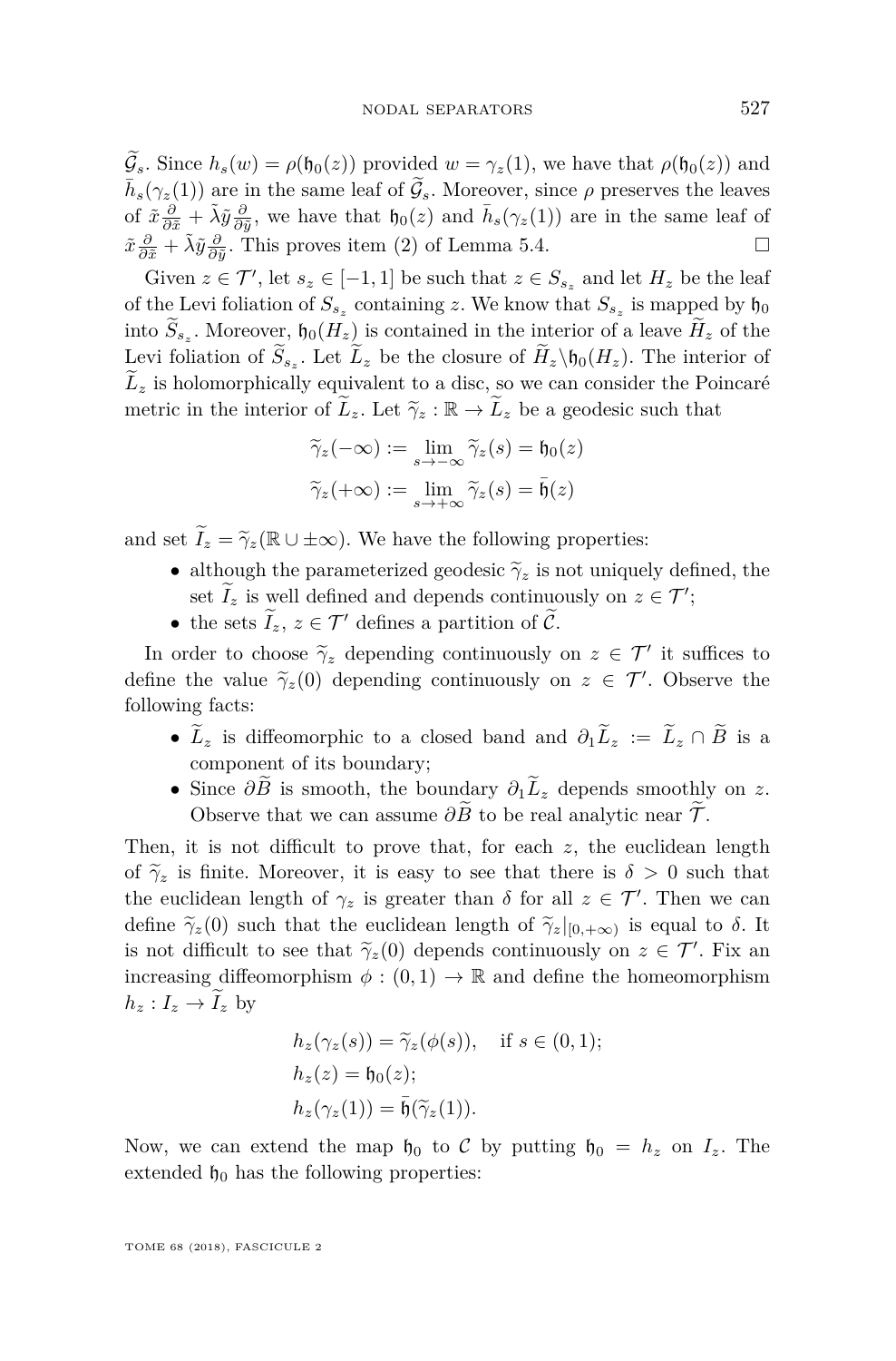- h<sub>0</sub> is a homeomorphism between  $B' \cup C$  and  $h_0(B') \cup C$ ;
- $\mathfrak{h}_0$  maps the nodal separator

$$
\{|y| = (1+s\epsilon)|x|^{\lambda}, |x| \leq r_s\}
$$

onto the nodal separator

$$
\{|\widetilde{y}| = (1+s\widetilde{\epsilon})|\widetilde{x}|^{\widetilde{\lambda}}, |\widetilde{x}| \leqslant \widetilde{r}_s\}.
$$

•  $\mathfrak{h}_0$  maps  $T_s$  onto  $\widetilde{T}_s$  by the rule

 $\mathfrak{h}_0(r_s\eta,(1+s\epsilon)r_s^{\lambda}\xi)=(\tilde{r}_s\mu_s\eta^a\xi^b,(1+s\tilde{\epsilon})\tilde{r}_s^{\tilde{\lambda}}\mu_s\eta^c\xi^d); \ \eta,\xi\in\partial\mathbb{D}, s\in[-1,1].$ Put  $\mathfrak{h}_0(x,y) = (\mathfrak{f}(x,y), \mathfrak{g}(x,y))$  and define

$$
\mathfrak{h}_1\colon B'\cup\mathcal{C}\to\mathfrak{h}_0(B')\cup\widetilde{\mathcal{C}}
$$

as follows:

$$
\mathfrak{h}_1(tx, t^{\lambda}y) = \left( |s| \mathfrak{f} \left( \frac{t}{|s|} x, \left( \frac{t}{|s|} \right)^{\lambda} y \right), |s|^{\widetilde{\lambda}} \mathfrak{g} \left( \frac{t}{|s|} x, \left( \frac{t}{|s|} \right)^{\lambda} y \right) \right),
$$
  
for  $(x, y) \in T_s, 0 < t < |s|, 0 < |s| \leq 1;$   

$$
\mathfrak{h}_1(tx, t^{\lambda}x) = \left( t \mathfrak{f}(x, x) + \widetilde{\lambda} \mathfrak{f}(x, x) \right).
$$

$$
\mathfrak{h}_1(tx, t^{\lambda}y) = \left(t\mathfrak{f}(x, y), t^{\tilde{\lambda}}\mathfrak{g}(x, y)\right),\
$$
  
for  $(x, y) \in T_s, |s| \leq t \leq 1, |s| \leq 1$ ; and

 $\mathfrak{h}_1 = \mathfrak{h}_0$  otherwise.

It is easy to see that  $\mathfrak{h}_1$  has the following properties:

- $\mathfrak{h}_1$  is a homeomorphism between  $B' \cup C$  and  $\mathfrak{h}_0(B') \cup C$ ;
- $\mathfrak{h}_1$  maps the nodal separator

$$
\{|y| = |x|^{\lambda}, |x| \leq r_0\}
$$

onto the nodal separator

$$
\{|\widetilde{y}| = |\widetilde{x}|^{\widetilde{\lambda}}, |\widetilde{x}| \leqslant \widetilde{r}_0\}
$$

by the rule

$$
\mathfrak{h}_1(tr_0\eta, t^{\lambda}r_0^{\lambda}\xi) = (t\tilde{r}_0\mu_0\eta^a\xi^b, t^{\tilde{\lambda}}\tilde{r}_0^{\tilde{\lambda}}\nu_0\eta^c\xi^d); \ \eta, \xi \in \partial\mathbb{D}, t \in [0, 1].
$$

Clearly we can extend  $\mathfrak{h}_1$  to a neighborhood of

$$
\{|y|=|x|^{\lambda},|x|\leqslant r_0\}.
$$

Moreover, by a linear change of coordinates we can assume that  $r_0 = \tilde{r}_0 = 1$ , so the proof of Proposition [5.2](#page-10-0) is complete.

ANNALES DE L'INSTITUT FOURIER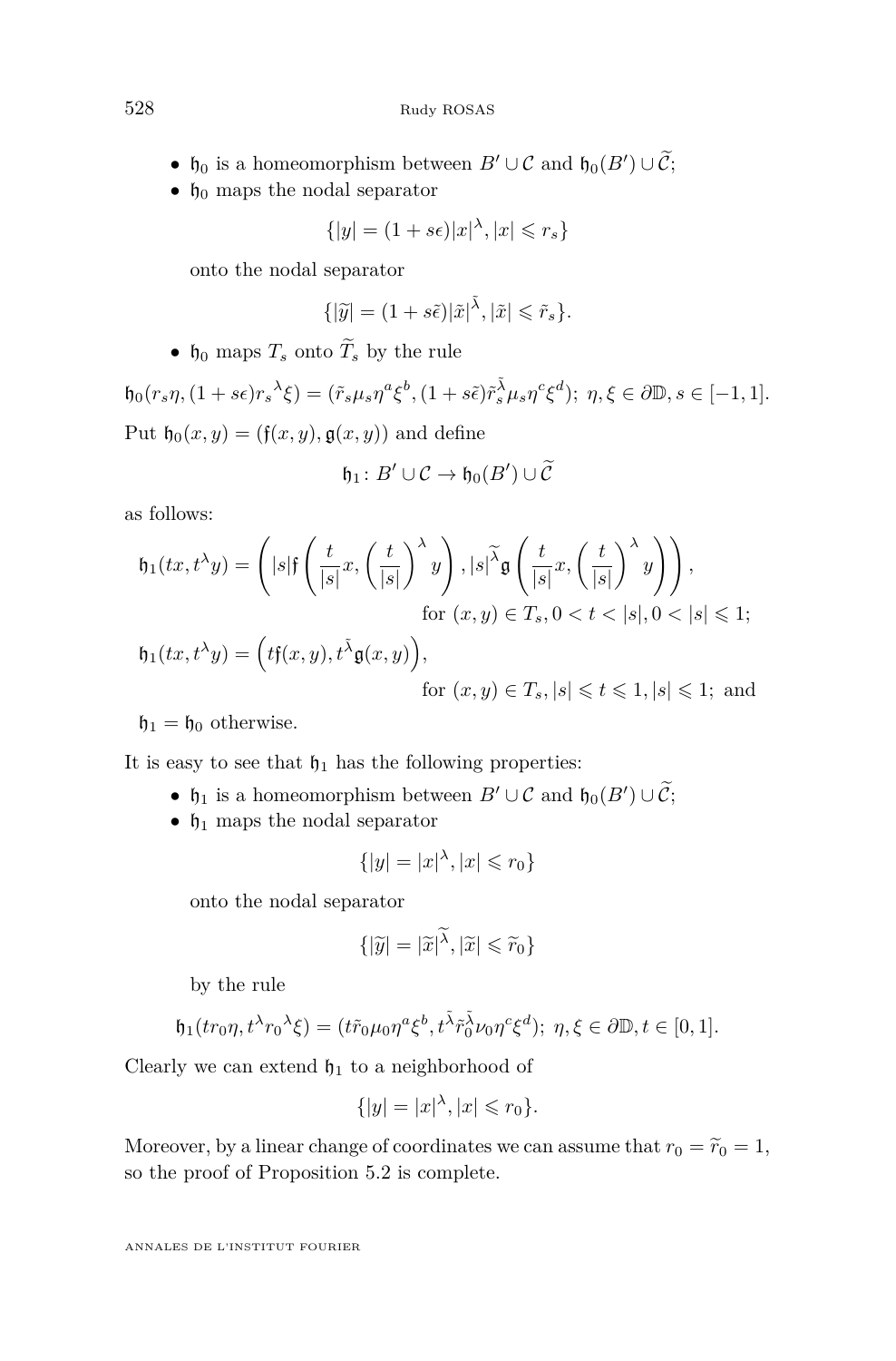#### **6. Proof of Proposition [4.1](#page-8-1)**

<span id="page-19-0"></span>By simplicity, we can assume that  $\mathfrak{h} : \mathfrak{U} \to \widetilde{\mathfrak{U}}$  satisfies the properties [\(1\)](#page-10-2) to [\(6\)](#page-10-3) in Proposition [5.2.](#page-10-0)

Consider  $(\alpha, \beta) \in \mathbb{R}^+ \times \mathbb{R}^+$  fixed. It is easy to see that the family of real curves  $(t^{\alpha}\eta, t^{\beta}\xi)$ ,  $t \in [0,1]$  indexed by  $(\eta, \xi) \in \partial(\mathbb{D} \times \mathbb{D})$  defines a 1dimensional foliation on  $\overline{\mathbb{D}} \times \overline{\mathbb{D}}$  topologically equivalent to the standard real radial foliation. In particular, any  $(x, y) \in (\overline{\mathbb{D}} \times \overline{\mathbb{D}}) \setminus \{0\}$  can be expressed in a unique way as

$$
(x, y) = (t^{\alpha} \eta, t^{\beta} \xi)
$$

for a some  $(\eta, \xi) \in \partial(\mathbb{D} \times \mathbb{D}), t \in (0, 1]$ . We will need the following lemma.

<span id="page-19-1"></span>LEMMA 6.1. — Given  $m, n \in \mathbb{N}$  define  $f : \overline{\mathbb{D}} \times \overline{\mathbb{D}} \to \overline{\mathbb{D}} \times \overline{\mathbb{D}}$  as follows. Firstly, define  $f(0,0) = (0,0)$ . Secondly, if  $(x, y) \neq 0$ , from the considerations above we have

$$
(x, y) = (t^m \eta, t^n \xi)
$$

for a some  $(\eta, \xi) \in \partial(\mathbb{D} \times \mathbb{D})$ ,  $t \in (0, 1]$ , so we can define

$$
f(x, y) = (t\eta, t^{\lambda}\xi).
$$

<span id="page-19-2"></span>Then we have the following properties:

- (1) *f* is a homeomorphism;
- <span id="page-19-3"></span>(2) *f* maps  $\{|y| = |x|^{\frac{n}{m}}, |x| \leq 1\}$  onto  $\{|y| = |x|^{\lambda}, |x| \leq 1\};$
- <span id="page-19-4"></span>(3)  $f = id$  on  $\partial(\mathbb{D} \times \mathbb{D})$ .

Remark 6.2. — Observe that for any  $(\eta, \xi) \in \partial(\mathbb{D} \times \mathbb{D})$  we can write

$$
f(t^m \eta, t^n \xi) = (t\eta, t^{\lambda} \xi)
$$

even if  $t = 0$ . So we can consider that  $f$  is defined by the unique expression

$$
f(t^m \eta, t^n \xi) = (t\eta, t^{\lambda} \xi)
$$

for any  $(\eta, \xi) \in \partial (\mathbb{D} \times \mathbb{D}), t \in [0, 1].$ 

Proof of Lemma  $6.1. - (1)$  $6.1. - (1)$  $6.1. - (1)$ . – For the first assertion it is sufficient to see that *f* defines a topological equivalence between the topologically radial foliations defined by the pairs  $(m, n)$  and  $(1, \lambda)$ .

 $(2)$ . — Given  $(x, y)$  such that  $|y| = |x|^{\frac{n}{m}}$ ,  $|x| \leq 1$ , we easily see that  $(x, y) = (t^m \eta, t^n \xi)$  with  $|\eta| = |\xi| = 1, t \in [0, 1]$ . Then

$$
(x', y') := f(x, y) = (t\eta, t^{\lambda}\xi)
$$

clearly satisfies  $|y'| = |x'|^{\lambda}$ . On the other hand, any  $(x', y')$  such that  $|y'| =$  $|x'|^{\lambda}$ ,  $|x'| \leq 1$  can be expressed as  $(x', y') = (t\eta, t^{\lambda}\xi)$  with  $|\eta| = |\xi| = 1$ ,

TOME 68 (2018), FASCICULE 2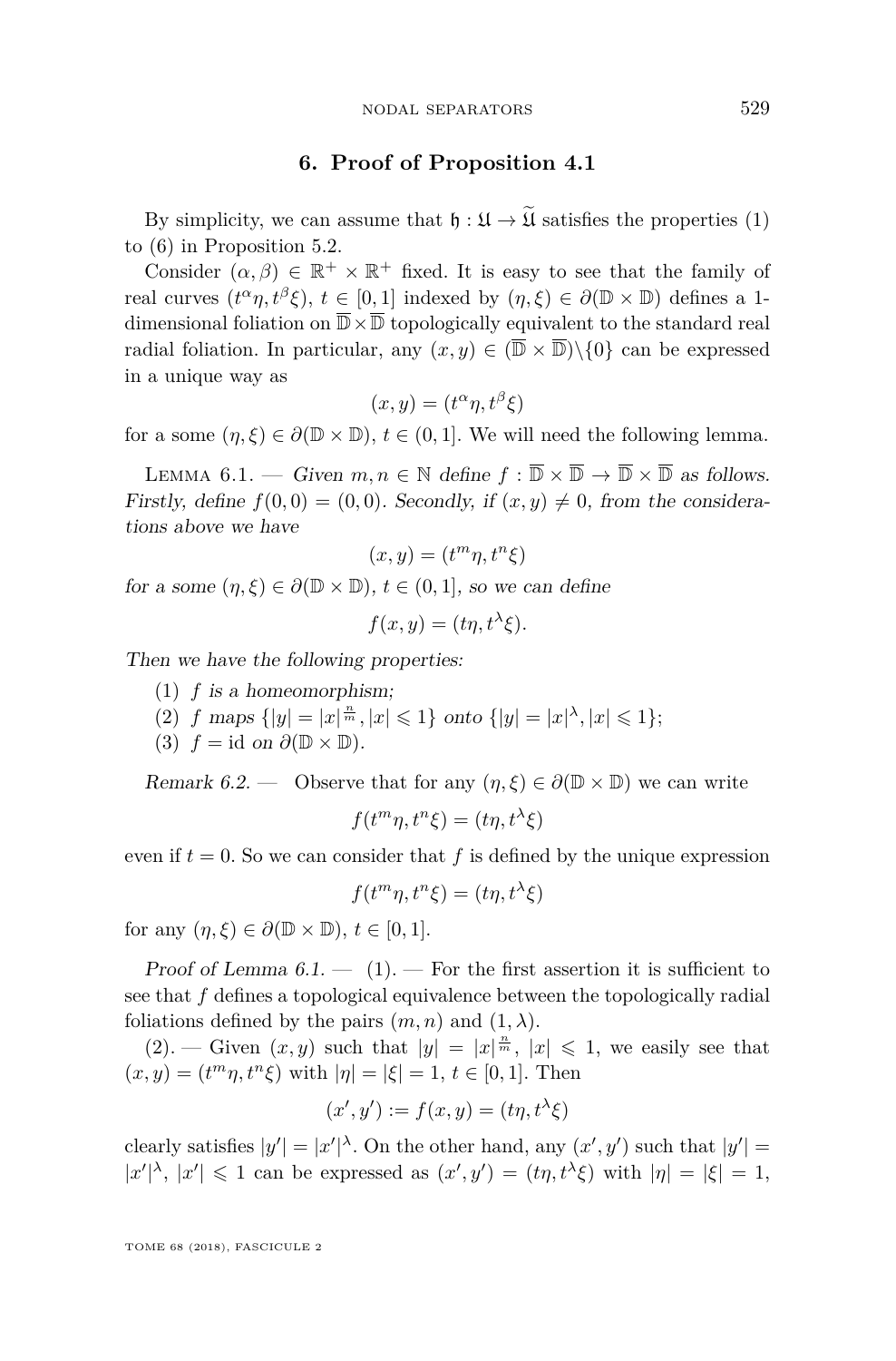$t \in [0,1]$ . Then  $(x', y') = f(t^m \eta, t^n \xi)$ , where  $(x, y) = (t^m \eta, t^n \xi)$  obviously satisfies  $|y| = |x|^{\frac{n}{m}}$ ,  $|x| \leq 1$ . This proves the second assertion.

 $(3)$ . – For the third assertion it is sufficient to see that  $(x, y)$  =  $(t^m \eta, t^n \xi) \in \partial(\mathbb{D} \times \mathbb{D})$  implies  $t = 1$ , so  $f(x, y) = f(\eta, \xi) = (\eta, \xi)$ .

We see from Proposition [5.2](#page-10-0) that

$$
\frac{c+d\lambda}{a+b\lambda}>0;
$$

hence

- $a + b\lambda > 0$  and  $c + d\lambda > 0$ ; or
- $a + b\lambda < 0$  and  $c + d\lambda < 0$ .

Take  $m, n \in \mathbb{N}$  with  $n/m$  irreducible and close enough to  $\lambda$  such that:

- $am + bn > 0$  and  $cm + dn > 0$ ; or
- $am + bn < 0$  and  $cm + dn < 0$ .

Let *f* be as in Lemma [6.1.](#page-19-1) Then *f* defines a homeomorphism of the neighborhood  $\overline{\mathbb{D}} \times \overline{\mathbb{D}}$  of  $p_k \in M$  with itself. If we put  $f = id$  on  $M \setminus \overline{\mathbb{D}} \times \overline{\mathbb{D}}$ , from item [\(3\)](#page-19-4) of Lemma [6.1](#page-19-1) we have the following properties:

- *f* is a homeomorphism of *M* with itself;
- $f(E) = E$ ;
- *f* maps  $\{|y| = |x|^{\frac{n}{m}}, |x| \leq 1\}$  onto  $\{|y| = |x|^{\lambda}, |x| \leq 1\}$  by the rule  $f(t^m \eta, t^n \xi) = (t\eta, t^{\lambda} \xi); (\eta, \xi) \in \partial(\mathbb{D} \times \mathbb{D}), t \in [0, 1].$

If we set

$$
\widetilde{m} = |am + bn|, \n\widetilde{n} = |cm + dn|
$$

and apply Lemma [6.1](#page-19-1) to a neighborhood of  $\widetilde{p}_k$  in  $\widetilde{M}$ , we can construct as above a map  $\tilde{f}$  such that:

- $\widetilde{f}$  is a homeomorphism of  $\widetilde{M}$  with itself;
- $\widetilde{f}(E) = \widetilde{E}$ ;
- $\widetilde{f}$  maps  $\{|\widetilde{y}| = |\widetilde{x}|^{\frac{n}{m}}, |\widetilde{x}| \leq 1\}$  onto  $\{|\widetilde{y}| = |\widetilde{x}|^{\widetilde{\lambda}}, |\widetilde{x}| \leq 1\}$  by the rule  $\widetilde{f}(t^m \eta, t^n \xi) = (t\eta, t^{\lambda} \xi); (\eta, \xi) \in \partial(\mathbb{D} \times \mathbb{D}), t \in [0, 1].$

If we consider the map  $\mathfrak{h}_1 := \tilde{f}^{-1} \circ \mathfrak{h} \circ f$ , clearly we have the following properties:

- $\mathfrak{h}_1$  maps the complement of *E* in a neighborhood of *M* onto the complement of  $\widetilde{E}$  in a neighborhood of  $\widetilde{M}$ ;
- $\mathfrak{h}(\zeta) \to \widetilde{E}$  as  $\zeta \to E$ .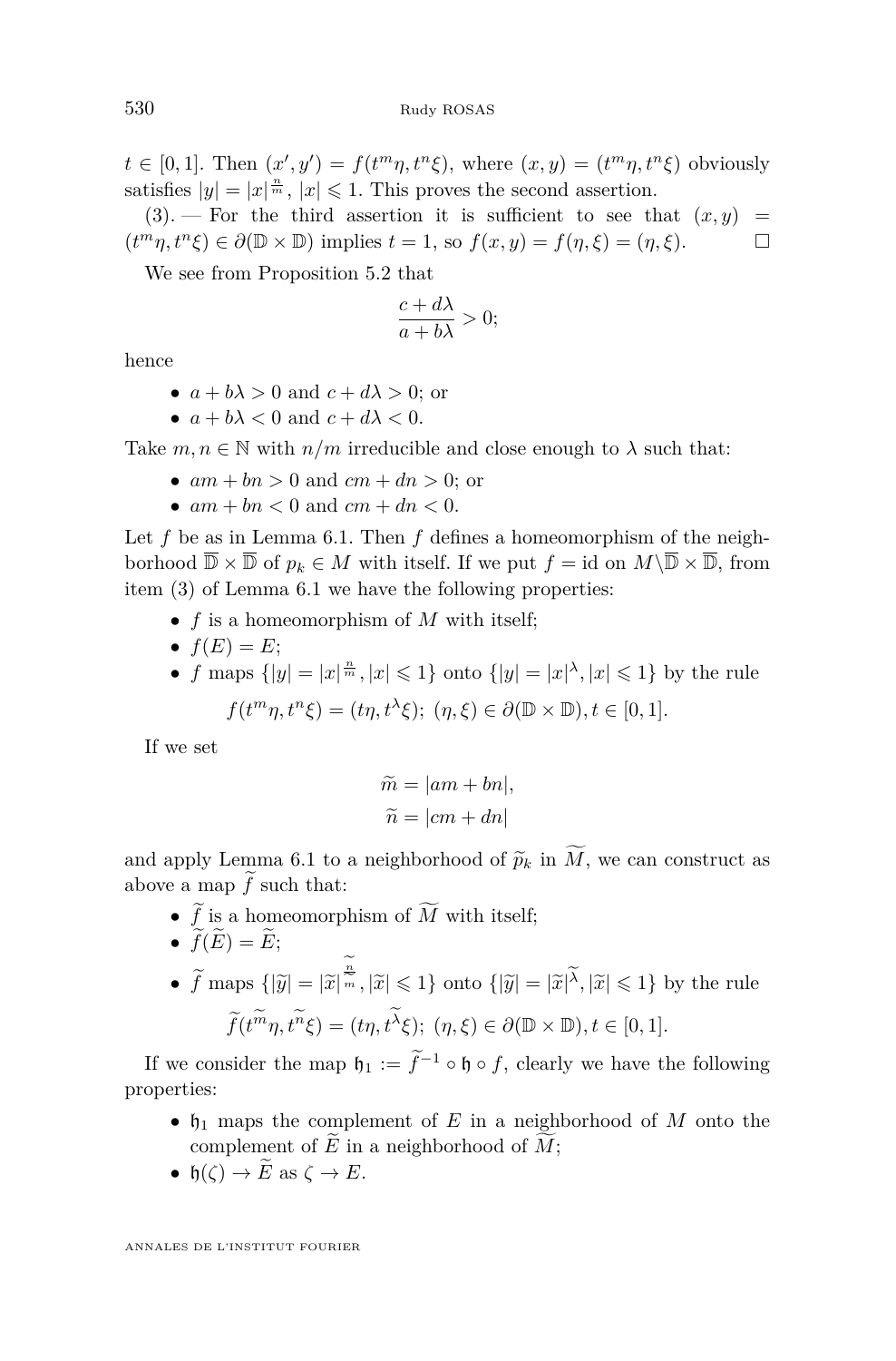Moreover, from item [\(6\)](#page-10-3) of Proposition [5.2](#page-10-0) we obtain an explicit expression of  $\mathfrak{h}_1$  on  $\{|y| = |x|^{\frac{n}{m}}, |x| \leq 1\}$  as follows. If  $(x, y)$  belongs to  $\{|y| =$  $|x|^{\frac{n}{m}}, |x| \leq 1$ , as we have seen in the proof of Lemma [6.1](#page-19-1) we have  $(x, y)$  =  $(t^m \eta, t^n \xi)$  with  $|\eta| = |\xi| = 1$ ,  $t \in [0, 1]$  and therefore:

$$
\mathfrak{h}_1(x,y) = \tilde{f}^{-1} \circ \mathfrak{h} \circ f(t^m \eta, t^n \xi) = \tilde{f}^{-1} \circ \mathfrak{h}(t\eta, t^{\lambda} \xi)
$$
  
= 
$$
\tilde{f}^{-1}(t\mu_0 \eta^a \xi^b, t^{\lambda} \nu_0 \eta^c \xi^d) = (t^{\tilde{m}} \mu_0 \eta^a \xi^b, t^{\tilde{n}} \nu_0 \eta^c \xi^d)
$$
  
= 
$$
(t^{|am + bn|} \mu_0 \eta^a \xi^b, t^{|cm + dn|} \nu_0 \eta^c \xi^d).
$$

Here we have to cases. In the first case we have  $|am + bn| = am + bn$  and  $|cm + dn| = cm + dn$  and therefore:

$$
\mathfrak{h}_1(x,y) = (t^{am+bn}\mu_0\eta^a\xi^b, t^{cm+dn}\nu_0\eta^c\xi^d)
$$
  
=  $(\mu_0(t^m\eta)^a(t^n\xi)^b, \nu_0(t^m\eta)^c(t^n\xi)^d)$   
=  $(\mu_0x^ay^b, \nu_0x^cy^d).$ 

In the other case we have

$$
h_1(x,y) = (t^{-am-bn}\mu_0\eta^a\xi^b, t^{-cm-dn}\nu_0\eta^c\xi^d)
$$
  
=  $(\mu_0(t^m\eta^{-1})^{-a}(t^n\xi^{-1})^{-b}, \nu_0(t^m\eta^{-1})^{-c}(t^n\xi^{-1})^{-d})$   
=  $(\mu_0\overline{x}^{-a}\overline{y}^{-b}, \nu_0\overline{x}^{-c}\overline{y}^{-d}).$ 

In any case, it is easy to see that  $\mathfrak{h}_1$  maps the curve

$$
\{(z^m, z^n) : |z| < 1\} \text{ at } p_k \in M
$$

to the curve

$$
\{(\mu_0 z^{\tilde{m}}, \nu_0 z^{\tilde{n}}) : |z| < 1\} \text{ at } \tilde{p}_k \in \widetilde{M}.
$$

Clearly these curves define two curves  $\mathfrak C$  at  $p$  and  $\mathfrak C$  at  $\tilde p$  satisfying the properties [\(1\)](#page-8-2), [\(2\)](#page-8-3) and [\(3\)](#page-9-4) of Proposition [4.1.](#page-8-1)

#### **7. Topological invariance of the eigenvalue**

Let *V* and  $\widetilde{V}$  be smooth complex surfaces and let *S* and  $\widetilde{S}$  be nodal separators at  $p \in V$  and at  $\tilde{p} \in \tilde{V}$ , respectively. We know that, after a finite sequence of blow ups at *p*, the nodal separator *S* is generated by a nodal foliation with an irrational positive eigenvalue  $\lambda$ . Clearly this eigenvalue depends on the number of iterated blow ups realized at *p*, but next theorem shows that, taking into consideration this number of blow ups, the eigenvalue is a topological invariant of the nodal separator. Moreover, next theorem also show that there are only to possibilities for the map induced by a topological equivalence between  $S\backslash\{p\}$  and  $\widetilde{S}\backslash\{\widetilde{p}\}$  at homology level.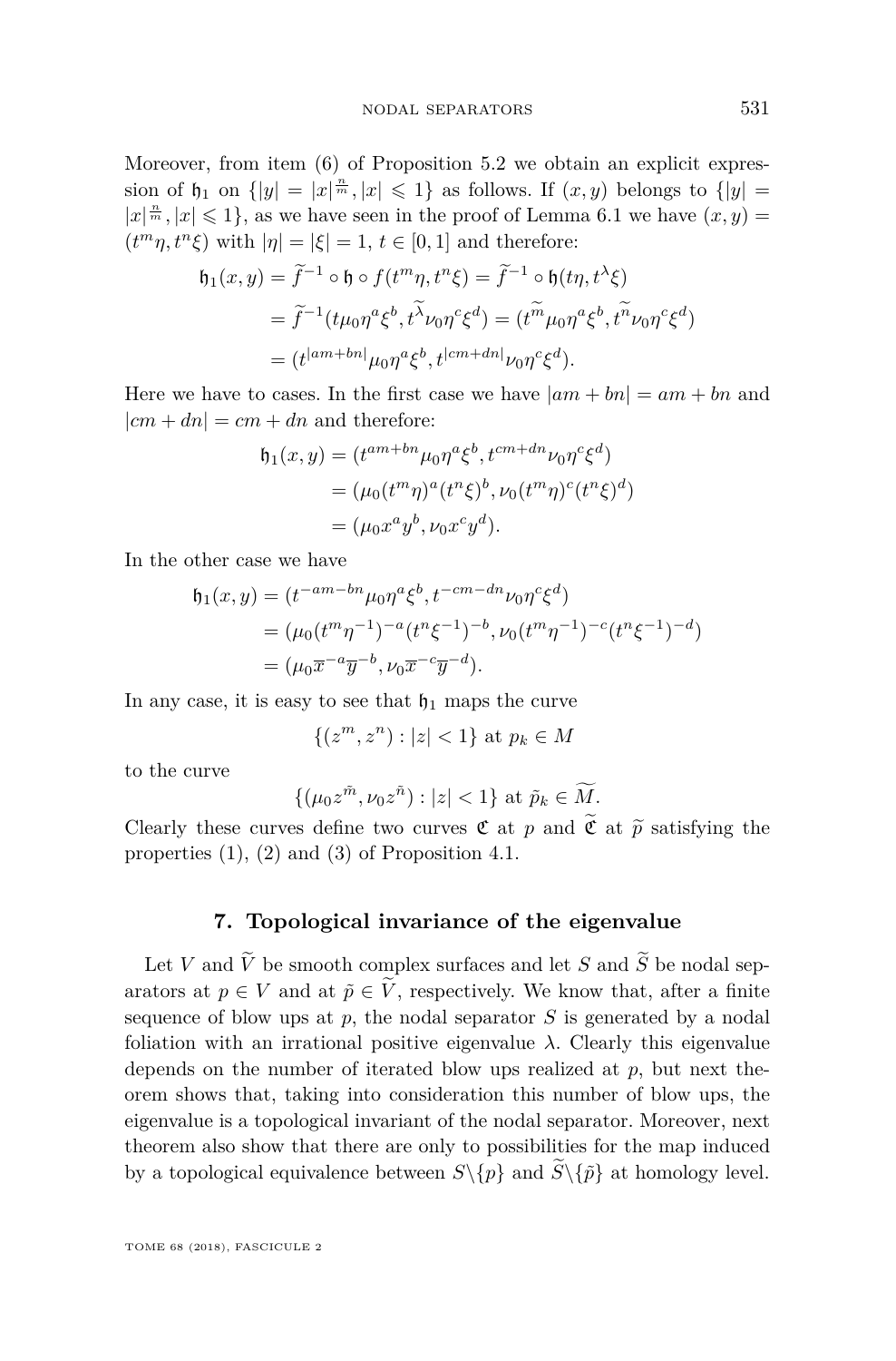<span id="page-22-1"></span>PROPOSITION 7.1. — Let  $\mathfrak{h} : \mathfrak{U} \to \widetilde{\mathfrak{U}}$  be a topological equivalence between the nodal separators *S* and  $\widetilde{S}$ . Let  $p_j$ ,  $\widetilde{p}_j$ ,  $E_j$ ,  $\widetilde{E}_j$  ( $j \in \mathbb{N}$ ) be as in Section [4.](#page-8-0) Let  $k \in \mathbb{N}$  be such that

- $p_k$  is the intersection of  $E_k$  with  $E_l$  for some  $l < k$ ;
- $\tilde{p}_k$  is the intersection of  $\tilde{E}_k$  with  $\tilde{E}_{\tilde{l}}$  for some  $\tilde{l} < k$ ;
- *S* at *p* is generated by a nodal foliation whose separatrices are contained in  $E_k$  and  $E_l$ ;
- $\widetilde{S}$  at  $\widetilde{p}$  is generated by a nodal foliation whose separatrices are contained in  $E_k$  and  $E_{\tilde{l}}$ .

Let  $(x, y)$  and  $(\tilde{x}, \tilde{y})$  be holomorphic coordinates at  $p_k$  and at  $\tilde{p}_k$ , respectively, such that

- $p \simeq (0, 0), \, \tilde{p} \simeq (0, 0);$
- $E_l = \{y = 0\}, E_k = \{x = 0\}, \tilde{E}_{\tilde{l}} = \{\tilde{y} = 0\}, \tilde{E}_k = \{\tilde{x} = 0\};$
- *S* at *p* is given by  $\{|y| = |x|^\lambda\}$  for some irrational number  $\lambda > 0$ ;
- $\widetilde{S}$  at  $\widetilde{p}$  is given by  $\{|\widetilde{y}| = |\widetilde{x}|^{\widetilde{\lambda}}\}$  for some irrational number  $\widetilde{\lambda} > 0$ .

Let  $\mathfrak{h}^*$  be the map from  $H_1(S\setminus\{p_k\})$  to  $H_1(S\setminus\{\tilde{p}_k\})$  induced by  $\mathfrak{h}$  at homology level. Clearly these groups can be naturally identified if we think  $(x, y) \simeq (\tilde{x}, \tilde{y})$ , so we can think that  $\mathfrak{h}^*$  is an isomorphism of  $\mathbb{Z}^2$ . Then, we have the following properties:

- <span id="page-22-0"></span> $(1) \tilde{l} = l$ ;
- $(2)$   $\tilde{\lambda} = \lambda$ ;
- (3) the map  $\mathfrak{h}^*$  is the identity or the inversion isomorphism according to h preserves or reverses the natural orientations of Levi foliations leaves.

Proof. — Item [\(1\)](#page-22-0) follows directly from the equisingularity of *S* and  $\widetilde{S}$ . We return to the ideas and notations of Section [6.](#page-19-0) From the final of the proof of Proposition [4.1](#page-8-1) we deduce that the curves

$$
\{(z^m, z^n) : |z| < 1\} \text{ at } p_k \in M
$$

and

$$
\{(\mu_0 z^{\tilde{m}}, \nu_0 z^{\tilde{n}}) : |z| < 1\} \text{ at } \tilde{p}_k \in \widetilde{M}
$$

are equisingular. But this can happen only if we have  $\frac{\tilde{n}}{\tilde{m}} = \frac{n}{m}$  or  $\frac{\tilde{n}}{\tilde{m}} = \frac{m}{n}$ , so

$$
\frac{cm+dn}{am+bn} = \frac{n}{m} \quad \text{or} \quad \frac{cm+dn}{am+bn} = \frac{m}{n},
$$

$$
cm^2 - bn^2 + (d-a)mn = 0 \quad \text{or} \quad dn^2 - am^2 + (c-b)mn = 0.
$$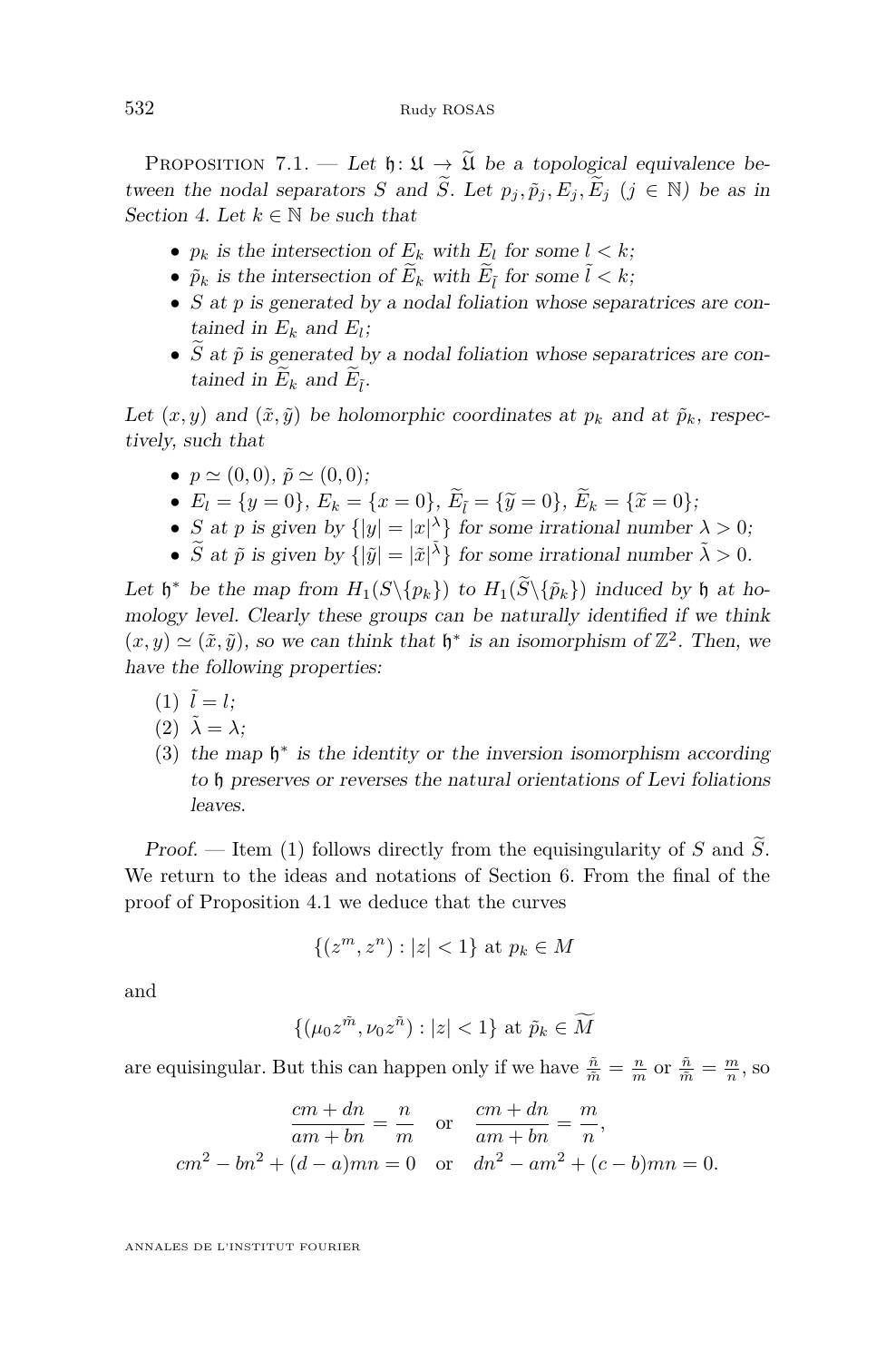Since  $\frac{n}{m}$  is any irreducible fraction close enough to  $\lambda$ , we conclude that  $c = b = 0, a = d$  or  $a = d = 0, c = b$ . Thus,

$$
\tilde{\lambda} = \frac{c + d\lambda}{a + b\lambda} \in \left\{ \lambda, \frac{1}{\lambda} \right\}.
$$

By the equisingularity of *S* and *S* we have that *S* is tangent to  $E_l$  if and only if  $\widetilde{S}$  is tangent to  $\widetilde{E}_l$ , so we have  $\lambda > 1$  if and only if  $\widetilde{\lambda} > 1$ . Therefore  $\tilde{\lambda} = \lambda$  and

$$
\begin{pmatrix} a & b \\ c & d \end{pmatrix} = \pm \operatorname{id}.
$$

From the construction of the map  $\mathfrak{h}_1$  given by Proposition [5.2](#page-10-0) it is easy to see that

- $\mathfrak{h}_1$  induces the same map  $\mathfrak{h}^*$ ;
- $\bullet$   $\mathfrak{h}_1$  preserves the orientation of Levi leaves if and only if  $\mathfrak{h}$  do.

From the proof of Lemma [5.4](#page-13-0) we see that the map  $\mathfrak{h}^*$  is given by the matrix  $\binom{a}{c}\binom{b}{d}$ , so  $\mathfrak{h}^* = \pm$  id. Finally it is easy to see from item [\(6\)](#page-10-3) of Proposition [5.2](#page-10-0) that  $\mathfrak{h}_1$  preserves the orientation of the leaves if  $\begin{pmatrix} a & b \\ c & d \end{pmatrix}$  = id and reverses them if  $\begin{pmatrix} a & b \\ c & d \end{pmatrix} = -id.$ 

#### <span id="page-23-0"></span>**8. Topological equivalence of holomorphic foliations and invariance of nodal separators**

Let  $\mathcal F$  and  $\widetilde{\mathcal F}$  be holomorphic foliations with isolated singularities at  $0 \in \mathbb{C}^2$ . Suppose that  $\mathcal F$  and  $\widetilde{\mathcal F}$  are topologically equivalent (at  $0 \in \mathbb{C}^2$ ), that is, there is an orientation preserving homeomorphism  $\mathfrak{h} : \mathfrak{U} \to \widetilde{\mathfrak{U}}$ ,  $\mathfrak{h}(0) = 0$  between neighborhoods of  $0 \in \mathbb{C}^2$ , taking leaves of F to leaves of  $\widetilde{\mathcal{F}}$ . Such a homeomorphism is called a topological equivalence between  $\mathcal F$ and  $\widetilde{\mathcal{F}}$ .

<span id="page-23-1"></span>THEOREM 8.1. — Let  $\mathfrak{h} : \mathfrak{U} \to \tilde{\mathfrak{U}}$ ,  $\mathfrak{h}(0) = 0$  be a topological equivalence between F and  $\widetilde{\mathcal{F}}$ . Let S be a nodal separator of F at  $0 \in \mathbb{C}^2$ . Then  $\mathfrak{h}(S)$ is a nodal separator of  $\widetilde{\mathcal{F}}$  at  $0 \in \mathbb{C}^2$ .

Proof. — From Theorem [1.1](#page-2-1) we deduce that  $\mathfrak{h}(S)$  contains a nodal separator  $\widetilde{S}$  of  $\widetilde{\mathcal{F}}$  at  $0 \in \mathbb{C}^2$ . There are infinitesimal coordinates  $(\widetilde{x}, \widetilde{y})$  such that that

$$
\widetilde{S} = \left\{ |\widetilde{y}| = |\widetilde{x}|^{\widetilde{\lambda}} : |\widetilde{x}| < 1 \right\}.
$$

It is sufficient to prove that there is some neighborhood  $\widetilde{\mathfrak{U}}_0$  of  $0 \in \mathbb{C}^2$  such that  $\mathfrak{h}(S) \cap \widetilde{\mathfrak{U}}_0$  is contained in  $\widetilde{S}$ . Take a neighborhood  $\widetilde{\mathfrak{U}}_0$  of  $0 \in \mathbb{C}^2$  with the following properties: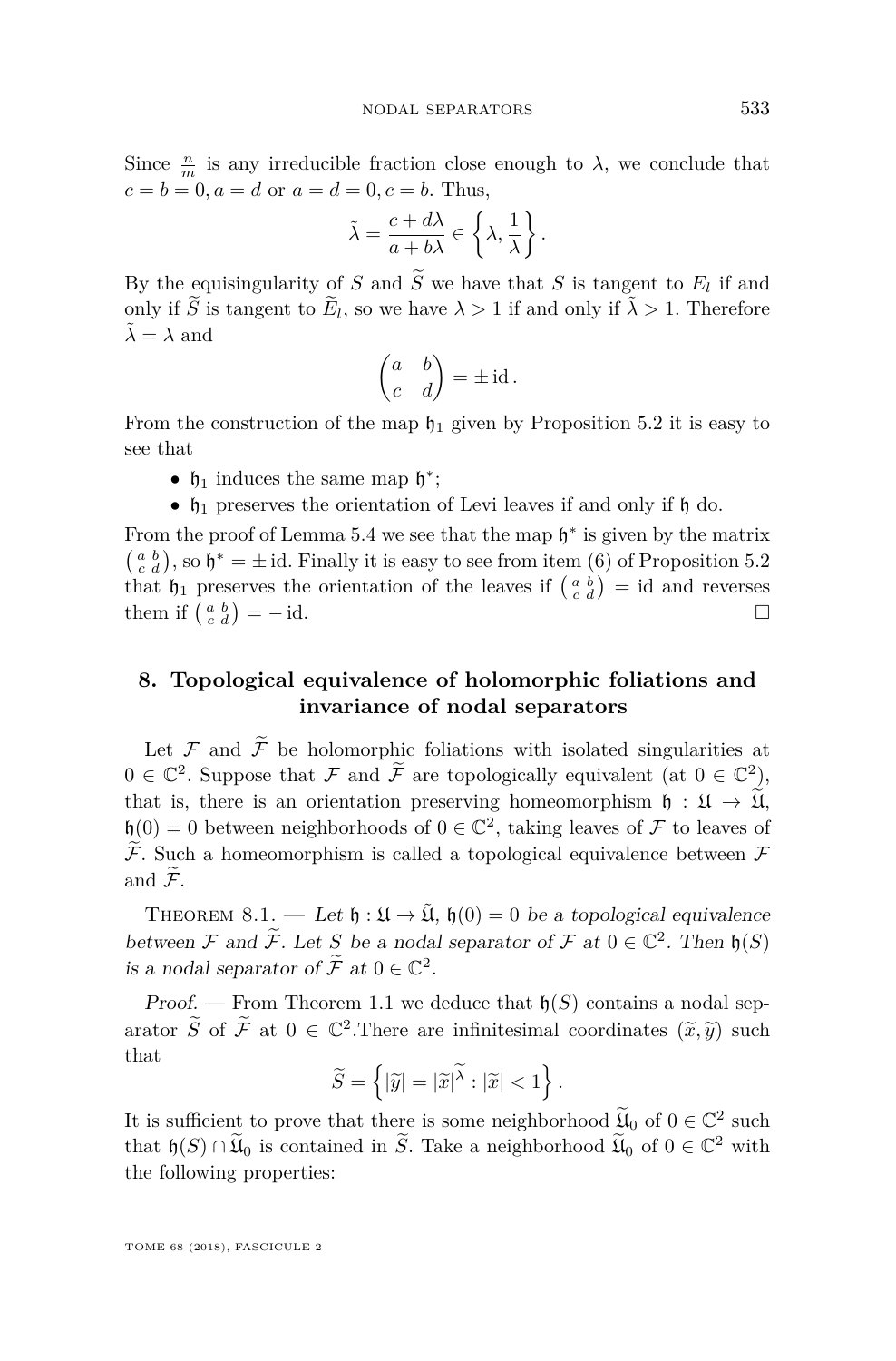<span id="page-24-0"></span>(1) 
$$
\widetilde{S}_0 := \widetilde{S} \cap \widetilde{\mathfrak{U}}_0 \subset \{ |\widetilde{y}| = |\widetilde{x}|^{\widetilde{\lambda}} : |\widetilde{x}| < 1/2 \};
$$
  
(2) in infinitesimal coordinates  $(x, y)$ , we have

$$
S_0 := S \cap \mathfrak{h}^{-1}(\widetilde{\mathfrak{U}}_0) = \{ |y| = |x|^\lambda : |x| < 1 \}.
$$

Take a point  $p \in S_0$  such that  $\tilde{p} := \mathfrak{h}(p)$  is contained in  $\tilde{S}_0$ . Let *L* be the leaf of  $\mathcal{F}|_{S_0}$  through *p*. Since  $\mathfrak{h}(S) \cap \mathfrak{U}_0 = \mathfrak{h}(S_0)$  and *L* is dense in  $S_0$ , it is sufficient to prove that  $\mathfrak{h}(L)$  is contained in  $\widetilde{S}$ . Let  $\widetilde{L}$  be the leaf of  $\widetilde{\mathcal{F}}|_{\widetilde{S}_n}$  $\frac{S_0}{\sim}$ through  $\tilde{p}$ . By item [\(1\)](#page-24-0) above we deduce that *L* is also the leaf of  $\mathcal{F}$  $\frac{\mathfrak{U}_0}{\circ 1}$ through  $\tilde{p}$ . Since  $\mathfrak{h}(L)$  is contained in  $\mathfrak{U}_0$ , then it is contained in the leaf of  $\tilde{\tau}$  through  $\tilde{\alpha}$  as  $\mathfrak{h}(L) \subset \tilde{L}$ . Therefore,  $\mathfrak{h}(L) \subset \tilde{\alpha}$  $\widetilde{\mathcal{F}}|_{\widetilde{\mathfrak{U}}_0}$  through  $\widetilde{p}$ , so  $\mathfrak{h}(L) \subset \widetilde{L}$ . Therefore  $\mathfrak{h}(L) \subset \widetilde{S}$ .

<span id="page-24-1"></span>THEOREM 8.2. — Let  $\mathfrak{h} : \mathfrak{U} \to \widetilde{\mathfrak{U}}$ ,  $\mathfrak{h}(0) = 0$  be a topological equivalence between  $\mathcal F$  and  $\widetilde{\mathcal F}$ . Let  $S_1$  and  $S_2$  be nodal separators of  $\mathcal F$  at  $0 \in \mathbb{C}^2$  issuing from the same node in the resolution of  $\mathcal F$ . Then  $\mathfrak h(S_1)$  and  $\mathfrak h(S_2)$  are nodal separators issuing from the same node in the resolution of  $\widetilde{\mathcal{F}}$ .

Proof. — Let S be any nodal separator of F. Denote by  $\mathfrak{n}(S)$  the node in the resolution of  $\widetilde{\mathcal{F}}$  associated to the nodal separator  $\mathfrak{h}(S)$ . It is easy to see that, if  $S'$  is a nodal separator close enough to  $S$ , then  $\mathfrak{h}(S')$  is close to  $\mathfrak{h}(S)$  and contains a nodal separator also issuing from  $\mathfrak{n}(S)$ . Therefore, from Theorem [8.1](#page-23-1) we deduce that  $\mathfrak{n}(S') = \mathfrak{n}(S)$ . Thus, the map  $\mathfrak{n}$  is locally constant and the theorem follows by an argument of connectedness.  $\Box$ 

Proof of Theorem [1.3.](#page-3-0)  $\qquad$  It is a direct consequence of Theorem [8.2.](#page-24-1)  $\Box$ 

Proof of Theorem [1.4.](#page-3-1)  $-$  By [\[4\]](#page-28-4) there exists a topological equivalence h between  $\mathcal F$  and  $\widetilde{\mathcal F}$  which, after resolution, extends as a homeomorphism to a neighborhood of each linearizable or resonant singularity which is not a corner. We denote by  $\mathcal E$  and  $\tilde{\mathcal E}$  the exceptional divisors in the resolutions of  $\mathcal F$  and  $\widetilde{\mathcal F}$ , respectively. We use the same notation  $\mathcal F$  for the foliation at  $(\mathbb{C}^2,0)$  an its strict transform by the resolution map. Let p be a nodal corner point of F and let  $\tilde{p}$  its corresponding nodal point in  $\tilde{F}$  according to Theorem [1.3.](#page-3-0) By Theorem [1.2,](#page-2-0) the nodal separators at  $p$  and at  $\tilde{p}$  are equisingular, so *p* and  $\tilde{p}$  have the same eigenvalue  $\lambda > 0$ . There are holomorphic coordinates  $(x, y)$  at  $p$  and  $(\tilde{x}, \tilde{y})$  at  $\tilde{p}$  with the following properties:

- $p \simeq (0, 0), \, \tilde{p} \simeq (0, 0);$
- $\{x=0\}$  and  $\{y=0\}$  are contained in different components of  $\mathcal{E};$
- $\{\tilde{x} = 0\}$  and  $\{\tilde{y} = 0\}$  are contained in different components of  $\tilde{\mathcal{E}}$ ;
- *F* is defined by the vector field  $x\frac{\partial}{\partial x} + \lambda y\frac{\partial}{\partial y}$ ;
- $\tilde{\mathcal{F}}$  is defined by the vector field  $\tilde{x} \frac{\partial}{\partial \tilde{x}} + \lambda \tilde{y} \frac{\partial}{\partial \tilde{y}}$ .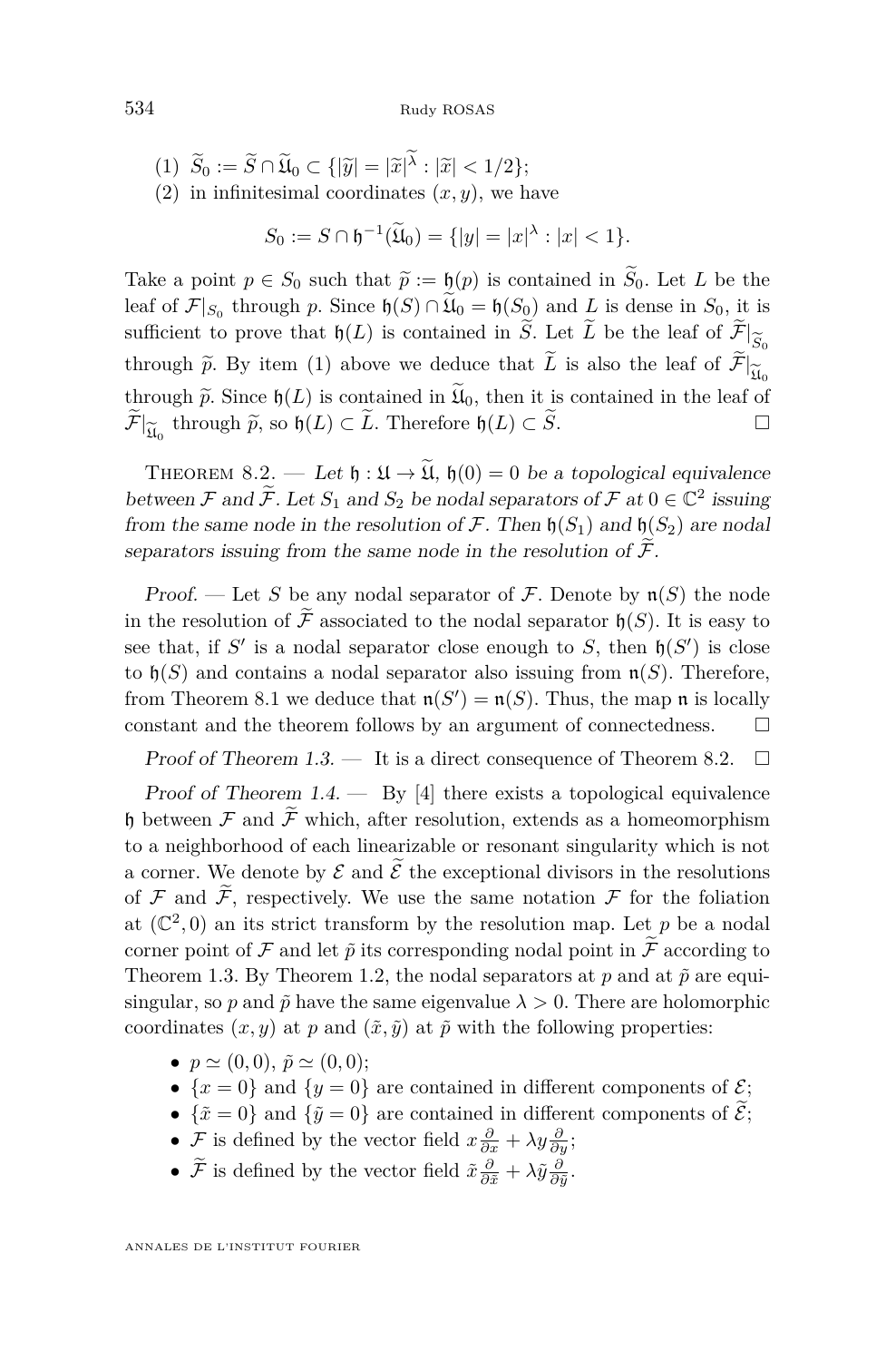We denote by  $\mathcal{E}_1$  and  $\mathcal{E}_2$  the connected components of  $\mathcal E$  containing  $\{y=0\}$ and  $\{x=0\}$ , respectively. Analogously define  $\widetilde{\mathcal{E}}_1$  and  $\widetilde{\mathcal{E}}_2$ . We will use the ideas used in [\[4\]](#page-28-4) to construct the topological equivalence near a nodal non corner point. We will think for a moment that *p* is not a corner: think that  ${x = 0}$  is a separatrix and that the exceptional divisor is reduced to  $\mathcal{E}_1$ . The fact that  ${x = 0}$  is a separatrix mapped into  ${\tilde{x} = 0}$  is only used to remove the homological obstruction to the extension of  $\mathfrak{h}$ , as we explain in the sequel. Set

$$
T = \{0 < |x| \leqslant \varepsilon, 0 < |y| \leqslant \varepsilon\}
$$

and

$$
\widetilde{T} = \{0 < |\tilde{x}| \leq \varepsilon, 0 < |\tilde{y}| \leq \varepsilon\}
$$

for some  $\varepsilon > 0$ . The map  $\mathfrak h$  induces an isomorphism  $\mathfrak h^*$  between  $H_1(T)$  and  $H_1(\widetilde{T})$ . In a natural way we can think that  $H_1(T) = H_1(\widetilde{T})$ . Then, the fact that  ${x = 0}$  is a separatrix is used in [\[4\]](#page-28-4) to prove that the isomorphism h ∗ is the identity or the inversion isomorphism according to h preserves or reverses the natural orientation of the leaves. In our case we already have this property, by Proposition [7.1.](#page-22-1) Then, given  $\epsilon > 0$ , as in [\[4,](#page-28-4) Theorem 7 and Section 7] we find some numbers  $a_1, b_1, \tilde{a}_1, \tilde{b}_1 \in (0, \epsilon)$  and construct a homeomorphism  $\mathfrak{h}_1$  with the following properties:

•  $\mathfrak{h}_1$  is defined on

$$
V_1 = W_1 \setminus \Big( \{|x| < a_1, |y| < b_1\} \cup \mathcal{E}_1 \Big),
$$

where  $W_1$  is a neighborhood of  $\mathcal{E}_1$ ;

•  $\mathfrak{h}_1$  maps  $V_1$  onto

$$
\widetilde{W}_1 \setminus \Big( \{ |\tilde{x}| < \tilde{a}_1, |\tilde{y}| < \tilde{b}_1 \} \Big) \cup \widetilde{\mathcal{E}}_1 \Big),
$$

where  $\widetilde{W}_1$  is a neighborhood of  $\widetilde{\mathcal{E}}_1$ ;

- $\mathfrak{h}_1$  maps leaves of  $\mathcal F$  to leaves of  $\widetilde{\mathcal F}$ ;
- $\mathfrak{h}_1(\zeta)$  tends to  $\widetilde{\mathcal{E}}_1$  as  $\zeta$  tends to  $\mathcal{E}_1$ ;
- $\mathfrak{h}_1$  maps the set

$$
R_1 = \{|x| = a_1, 0 < |y| \leq b_1\}
$$

onto the set

$$
\widetilde{R}_1 = \{ |\tilde{x}| = \tilde{a}_1, 0 < |\tilde{y}| \leq \tilde{b}_1 \}
$$

conjugating the one dimensional foliations induced by  $\mathcal F$  and  $\widetilde{\mathcal F}$  on  $R_1$  and  $R_1$ ;

TOME 68 (2018), FASCICULE 2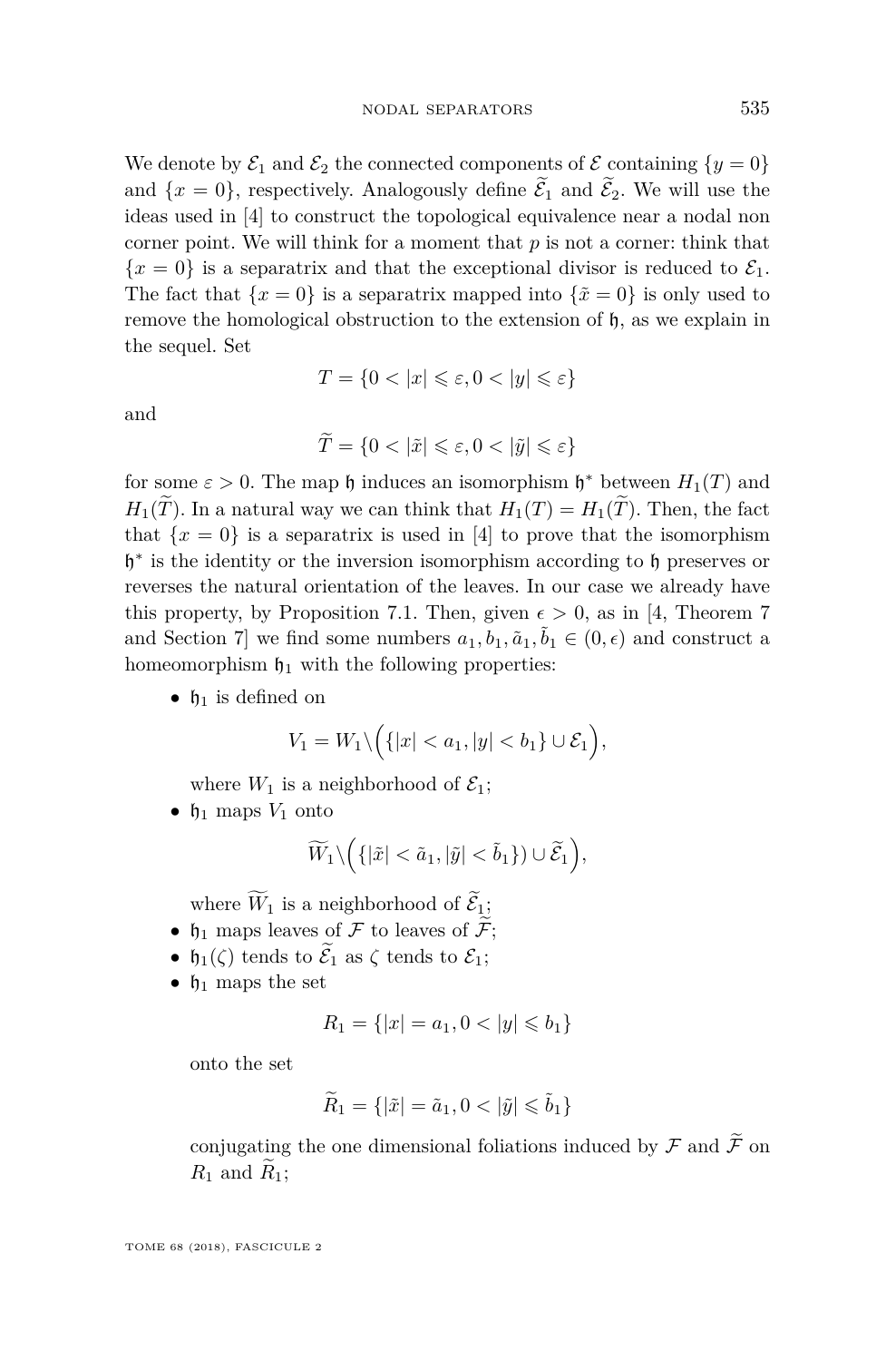•  $\mathfrak{h}_1$  maps each punctured disc

$$
\{x=u, 0<|y|\leqslant b_1\}, |u|=a_1
$$

onto a punctured disc

$$
\{\tilde{x}=\tilde{u}, 0<|\tilde{y}|\leqslant \tilde{b}_1\}, |\tilde{u}|=\tilde{a}_1,
$$

so  $\mathfrak{h}_1$  extends to  $\overline{R_1}$ ;

• close to the divisor and outside

$$
\{|x| \leqslant \epsilon, |y| \leqslant \epsilon\} \cup \mathfrak{h}^{-1} \big( \{ |\tilde{x}| \leqslant \epsilon, |\tilde{y}| \leqslant \epsilon \} \big)
$$

we have  $\mathfrak{h}_1 = \mathfrak{h}$ ;

•  $\mathfrak{h}_1$  induces the same map  $\mathfrak{h}^*$ .

In the same way, we find numbers  $a_1, b_1, \tilde{a}_1, \tilde{b}_1 \in (0, \epsilon)$  and construct a homeomorphism  $\mathfrak{h}_2$  with the following properties:

•  $\n *h*<sub>2</sub>\n is defined on$ 

$$
V_2 = W_2 \setminus \Big( \{|x| < a_2, |y| < b_2\} \cup \mathcal{E}_2 \Big),
$$

where  $W_2$  is a neighborhood of  $\mathcal{E}_2$ ;

•  $\mathfrak{h}_2$  maps  $V_2$  onto

$$
\widetilde{W}_2 \setminus \Big( \{ |\tilde{x}| < \tilde{a}_2, |\tilde{y}| < \tilde{b}_2 \} \Big) \cup \widetilde{\mathcal{E}}_2 \Big),
$$

where  $\widetilde{W}_2$  is a neighborhood of  $\widetilde{\mathcal{E}}_2$ ;

- $\n *h*<sub>2</sub>$  maps leaves of  $\overrightarrow{\mathcal{F}}$  to leaves of  $\overrightarrow{\mathcal{F}}$ ;
- $\mathfrak{h}_2(\zeta)$  tends to  $\widetilde{\mathcal{E}}_2$  as  $\zeta$  tends to  $\mathcal{E}_2$ ;
- $\mathfrak{h}_2$  maps the set

$$
R_2 = \{ |y| = b_2, 0 < |x| \leq a_2 \}
$$

onto the set

$$
\widetilde{R}_2 = \{ |\widetilde{y}| = \widetilde{b}_2, 0 < |\widetilde{x}| \leq \widetilde{a}_2 \}
$$

conjugating the one dimensional foliations induced by  $\mathcal F$  and  $\widetilde{\mathcal F}$  on  $R_2$  and  $\widetilde{R}_2$ ;

•  $\mathfrak{h}_2$  maps each punctured disc

$$
\{y = u, 0 < |x| \leqslant a_2\}, |u| = b_2
$$

onto a punctured disc

$$
\{\tilde y=\tilde u, 0<|\tilde x|\leqslant \tilde a_2\}, |\tilde u|=\tilde b_2,
$$

so  $\mathfrak{h}_2$  extends to  $\overline{R_2}$ ;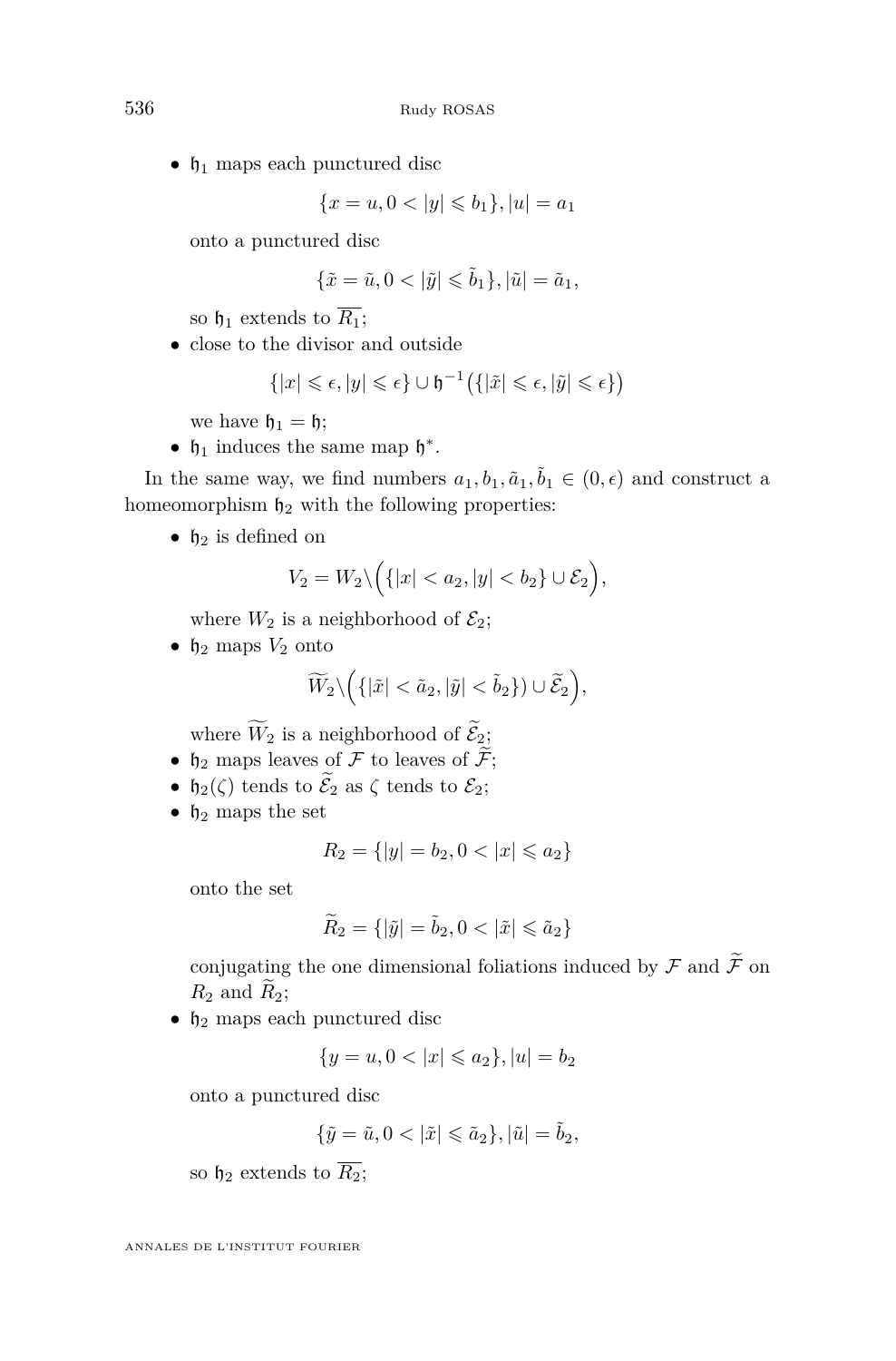• close to the divisor and outside

$$
\{|x| \leqslant \epsilon, |y| \leqslant \epsilon\} \cup \mathfrak{h}^{-1} \big( \{ |\tilde{x}| \leqslant \epsilon, |\tilde{y}| \leqslant \epsilon \} \big)
$$

we have  $h_2 = h$ ;

•  $\mathfrak{h}_2$  induces the same map  $\mathfrak{h}^*$ .

In fact, the numbers  $a_j, b_j, \tilde{a}_j, \tilde{b}_j$  are arbitrary whenever they are small enough, so we can suppose that  $b_2 = b_1$  and  $\tilde{b}_2 = \tilde{b}_1$ . By reducing  $W_2$  and  $a_2$  if necessary we can assume the following additional properties:

- $a_2 < a_1$ ,  $\tilde{a}_2 < \tilde{a}_1$ ;
- $V_1$  and  $V_2$  are disjoint;
- $\mathfrak{h}_1(V_1)$ ,  $\mathfrak{h}_2(V_2)$  and  $\{|x| < \tilde{a}_1, |y| < \tilde{b}_1\}$  are pairwise disjoint.

For all  $s \in [0,1]$ , set  $\alpha_s = (1-s)a_1 + sa_2$ ,  $\tilde{\alpha}_s = (1-s)\tilde{a}_1 + s\tilde{a}_2$  and consider the sets

$$
T_s = \{ |x| = \alpha_s, |y| = b_1 \};
$$
  

$$
\widetilde{T}_s = \{ |\tilde{x}| = \tilde{\alpha}_s, |\tilde{y}| = \tilde{b}_1 \}.
$$

Clearly we have the following:

- $\mathfrak{h}_1$  conjugates the one-dimensional foliations on  $T_0$  and  $\widetilde{T}_0$ ;
- $\n *h*<sub>2</sub>\n conjugates the one-dimensional foliations on *T*<sub>1</sub> and *T*<sub>1</sub>.\n$

LEMMA  $8.3.$  — There exist a continuous family of homeomorphisms

$$
h_s \colon T_s \to \widetilde{T}_s, \ s \in [0,1]
$$

with  $h_0 = \mathfrak{h}_1$ ,  $h_1 = \mathfrak{h}_2$  and such that, for each  $s \in [0, 1]$ , the homeomorphism  $h_s$  conjugates the one dimensional foliation induced by  $\mathcal F$  on  $T_s$  with the one dimensional foliation induced by  $\widetilde{\mathcal{F}}$  on  $\widetilde{T}_{s}$ .

Proof. — Of course, define  $h_0 = \mathfrak{h}_1$  and  $h_1 = \mathfrak{h}_2$ . Each  $T_s$  can be identified with the torus *∂*D × *∂*D by the map

$$
(\alpha_s e^{2\pi i u}, b_1 e^{2\pi i v}) \mapsto (e^{2\pi i u}, e^{2\pi i v}); u, v \in \mathbb{R}.
$$

Then we can think that  $h_0$  and  $h_1$  are in the class  $H$  of homeomorphisms of  $\partial \mathbb{D} \times \partial \mathbb{D}$  preserving the foliation  $dv - \lambda du = 0$ . Clearly it is sufficient to prove that  $h_0$  and  $h_1$  are included in a continuous family  $\{h_s\}_{s\in[0,1]}$ of homeomorphisms in  $H$ . We know that  $h_0$  and  $h_1$  lift to some homeomorphisms  $H_1, H_2 \colon \mathbb{R}^2 \to \mathbb{R}^2$ , respectively. On the other hand, recall that  $h_0 = \mathfrak{h}_1$  and  $h_1 = \mathfrak{h}_2$  induce the same map  $\mathfrak{h}^*$  at homology level and let us define  $A(u, v) = (u, v)$  or  $A(u, v) = (-u, -v)$  according to  $\mathfrak{h}^*$  is the identity or the inversion map. Then there exist continuous functions  $\kappa_0, \kappa_1 : \mathbb{R}^2 \to \mathbb{R}$ such that (see Lemma [5.5\)](#page-14-3)

$$
H_j = H_j(0,0) + A(u,v) + \kappa_j(u,v) \cdot (1,\lambda); \ j = 0,1.
$$

TOME 68 (2018), FASCICULE 2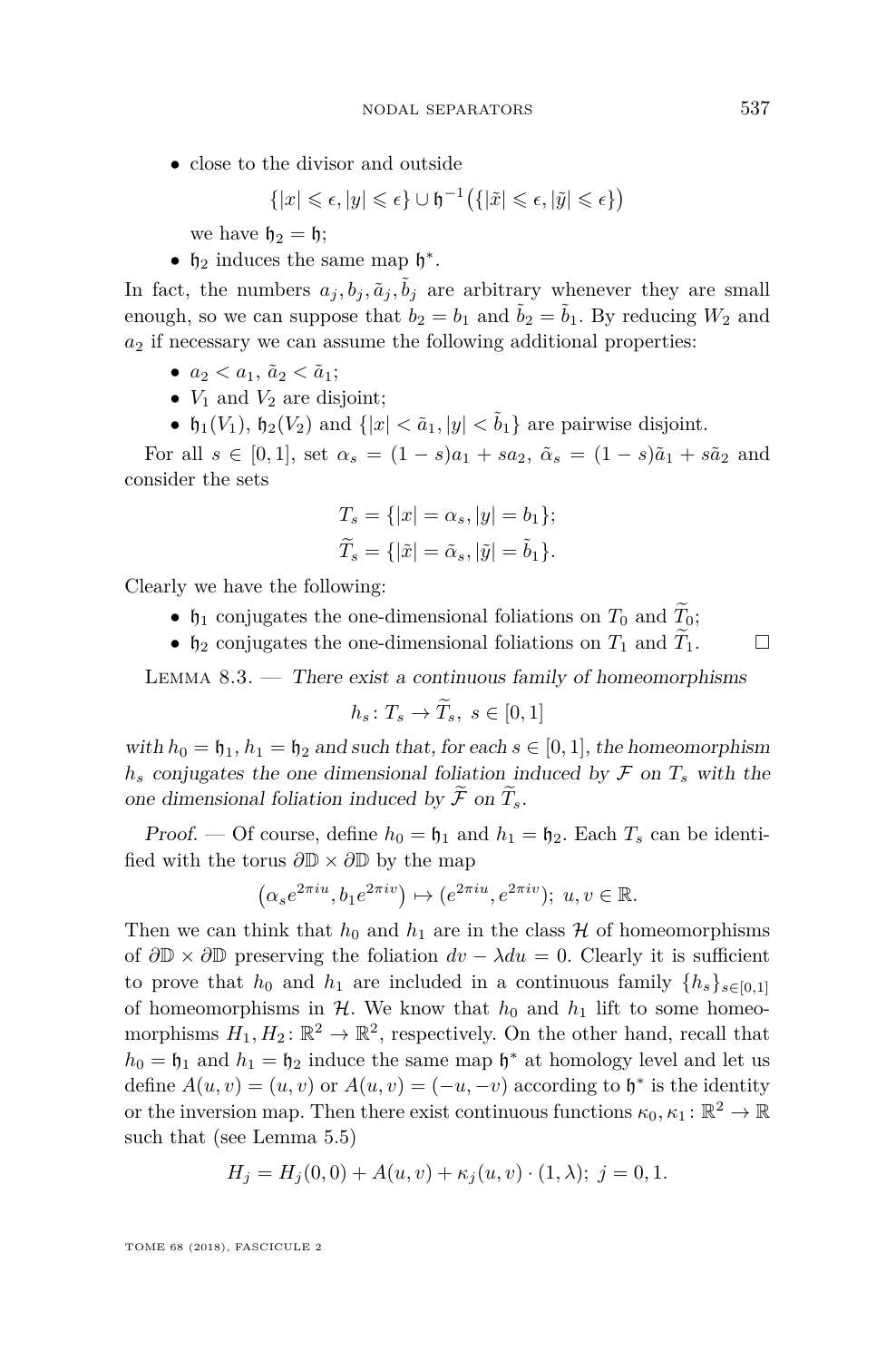Now, it is not difficult to see that

$$
H_s = (1 - s)H_0 + sH_1; \ s \in [0, 1]
$$

induce a continuous family in  $\mathcal{H}$ .

Set  $D = \{|x| \leq a_1, |y| \leq b_1\}$  and  $\widetilde{D} = \{|\tilde{x}| \leq \tilde{a}_1, |\tilde{y}| \leq \tilde{b}_1\}$  and define  $\mathfrak{h}_0 : \partial D \to \partial \widetilde{D}$  as

$$
\begin{aligned} \mathfrak{h}_0 &= \mathfrak{h}_1, \text{ on } \{|x| = a_1, |y| \leq b_1\}; \\ \mathfrak{h}_0 &= \mathfrak{h}_2, \text{ on } \{|x| \leq a_2, |y| = b_1\}; \\ \mathfrak{h}_0 &= h_s, \text{ on } T_s, \, s \in [0, 1]. \end{aligned}
$$

It is easy to see that  $\mathfrak{h}_0$  is a homeomorphism conjugating the one-dimensional foliations induced by F on  $\partial D$  and  $\tilde{\mathcal{F}}$  on  $\partial \tilde{D}$ . Then, by the conical structure of nodal singularities we can extend  $\mathfrak{h}_0$  as a homeomorphism between *D* and  $\tilde{D}$  mapping leaves of  $\mathcal F$  to leaves of  $\tilde{\mathcal F}$ . Finally, it is easy to see that the map  $\bar{h}$  defined as

$$
\overline{\mathfrak{h}} = \mathfrak{h}_1, \text{ on } V_1,
$$
  

$$
\overline{\mathfrak{h}} = \mathfrak{h}_2, \text{ on } V_2, \text{ and}
$$
  

$$
\overline{\mathfrak{h}} = \mathfrak{h}_0, \text{ on } D
$$

defines a topological equivalence between  $\mathcal F$  and  $\widetilde{\mathcal F}$  extending to the nodal corner singularity *p*. Moreover, close to the divisor and outside

$$
\{|x| \leqslant \epsilon, |y| \leqslant \epsilon\} \cup \mathfrak{h}^{-1}(\{|\tilde{x}| \leqslant \epsilon, |\tilde{y}| \leqslant \epsilon\})
$$

we have  $\bar{\mathfrak{h}} = \mathfrak{h}$ . This last property permit us to repeat finitely many times the construction above to obtain a topological equivalence satisfying the requirements of Theorem [1.4.](#page-3-1)

#### BIBLIOGRAPHY

- <span id="page-28-3"></span>[1] C. CAMACHO, A. LINS NETO & P. SAD, "Topological invariants and equidesingularization for holomorphic vector fields", J. Differ. Geom. **20** (1984), no. 1, p. 143-174.
- <span id="page-28-1"></span>[2] C. Camacho & R. Rosas, "Invariant sets near singularities of holomorphic foliations", Ergodic Theory Dyn. Syst. **36** (2016), no. 8, p. 2408-2418.
- <span id="page-28-0"></span>[3] D. Marín & J.-F. Mattei, "Monodromy and topological classification of germs of holomorphic foliations", Ann. Sci. Éc. Norm. Supér. **45** (2012), no. 3, p. 405-445.
- <span id="page-28-4"></span>[4] R. Rosas, "Constructing equivalences with some extensions to the divisor and topological invariance of projective holonomy", Comment. Math. Helv. **89** (2014), no. 3, p. 631-670.
- <span id="page-28-2"></span>[5] O. Zariski, "On the Topology of Algebroid Singularities", Am. J. Math. **54** (1932), no. 3, p. 453-465.